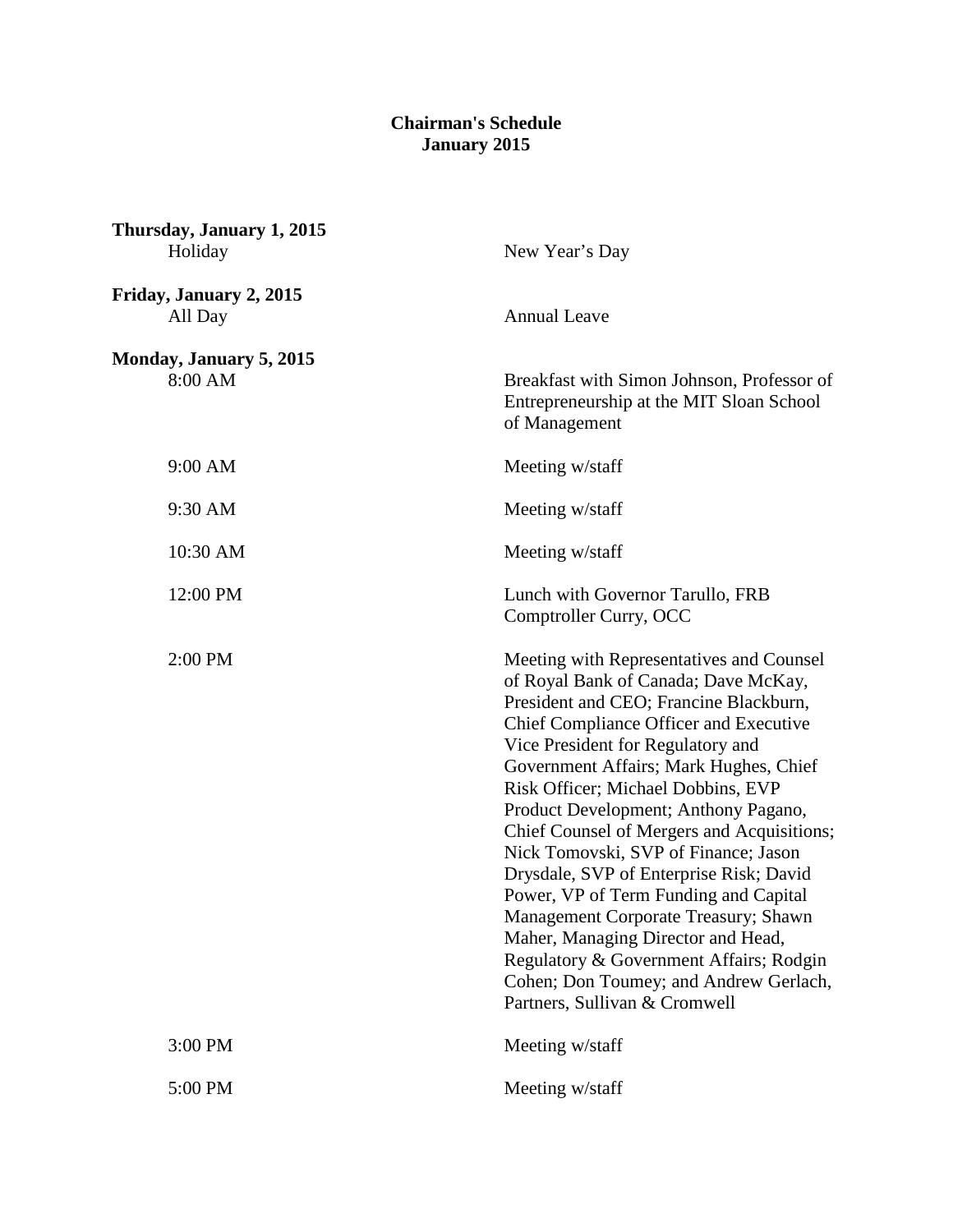## **Tuesday, January 6, 2015**

9:30 AM

| 10:30 AM                              | Meeting w/staff                                                                                                                   |
|---------------------------------------|-----------------------------------------------------------------------------------------------------------------------------------|
| 11:00 AM                              | Meeting w/staff                                                                                                                   |
| 12:00 PM                              | Lunch with Director Norton, FDIC                                                                                                  |
| 1:30 PM                               | Meeting w/staff                                                                                                                   |
| 2:00 PM                               | Meeting w/staff                                                                                                                   |
| 3:00 PM                               | Meeting w/staff                                                                                                                   |
| 3:30 PM                               | Meeting w/staff                                                                                                                   |
| 4:00 PM                               | Meeting w/staff                                                                                                                   |
| 4:30 PM                               | Meeting w/staff                                                                                                                   |
| 5:00 PM                               | Meeting w/staff                                                                                                                   |
| Wednesday, January 7, 2015<br>9:00 AM | Meeting w/staff                                                                                                                   |
| 10:30 AM                              | Meeting with Jonathan Mintz, Founding<br>President and Chief Executive Officer,<br>Cities for Financial Empowerment (CFE)<br>Fund |
| 12:00 PM                              | Lunch with Comptroller Curry, OCC                                                                                                 |
| 2:00 PM                               | Meeting with Suneel Bakhshi, CEO, John<br>Anderson, Susan Miligan, and Peter Rich,<br><b>LCH.Clearnet Group</b>                   |
| 3:00 PM                               | Meeting w/staff                                                                                                                   |
| 5:00 PM                               | Meeting w/staff                                                                                                                   |
| 6:00 PM                               | Meeting w/staff                                                                                                                   |
| Thursday, January 8, 2015<br>9:00 AM  | Meeting w/staff                                                                                                                   |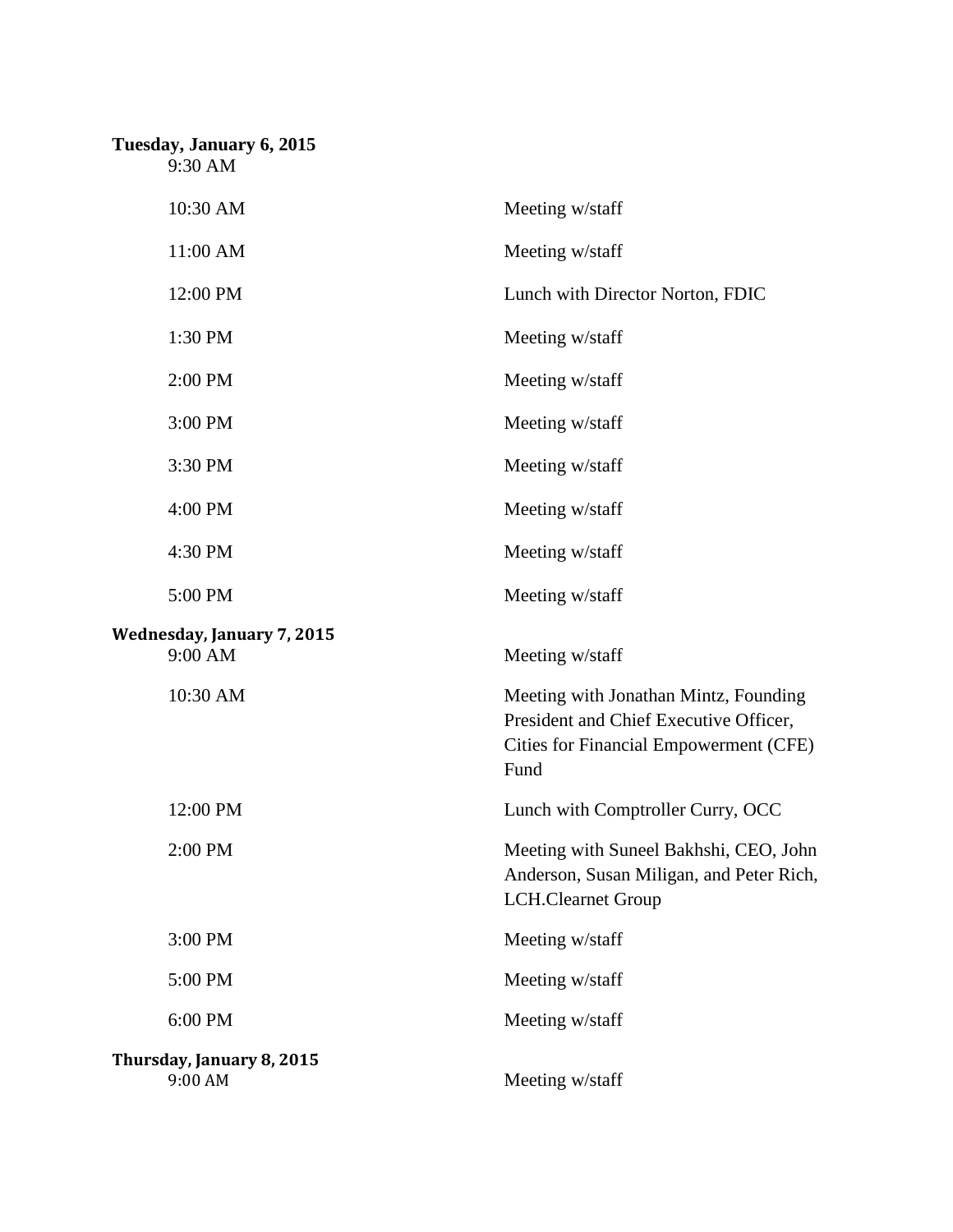| 10:00 AM                            | Meeting w/staff                                                                                                                                         |
|-------------------------------------|---------------------------------------------------------------------------------------------------------------------------------------------------------|
| 12:00 PM                            | Lunch with Vice Chairman Hoenig, FDIC                                                                                                                   |
| 1:00 PM                             | Meeting w/staff                                                                                                                                         |
| 2:15 PM                             | Meeting w/staff                                                                                                                                         |
| 3:30 PM<br>5:00 PM                  | Meeting w/staff<br>Meeting w/staff                                                                                                                      |
| Friday, January 9, 2015<br>8:00 AM  | Breakfast with Mike Krimminger, Partner,<br>Cleary Gottlieb Steen & Hamilton LLP                                                                        |
| 9:00 AM                             | Meeting w/staff                                                                                                                                         |
| 9:30 AM                             | Meeting w/staff                                                                                                                                         |
| 10:30 AM                            | Meeting w/staff                                                                                                                                         |
| 11:30 AM                            | Meeting w/staff                                                                                                                                         |
| 12:00 PM                            | Lunch with Wade Henderson, President and CEO,<br>The Leadership Conference on Civil and Human<br>Rights and The Leadership Conference Education<br>Fund |
| 1:30 PM                             | Meeting w/staff                                                                                                                                         |
| 2:00 PM                             | Meeting w/staff                                                                                                                                         |
| 3:30 PM                             | Meeting w/staff                                                                                                                                         |
| 4:00 PM                             | Meeting w/staff                                                                                                                                         |
| 5:00 PM                             | Meeting with Andrew Gray, Managing<br>Director, JP Morgan Chase                                                                                         |
| Monday, January 12, 2015<br>2:00 PM | Meeting with Bill Coen, BCBS Secretary<br>General, BIS                                                                                                  |
| 3:00 PM                             | Meeting with Elke Köenig, Head, Germany's<br><b>Federal Financial Supervisory Authority</b><br>(BaFin), Zurich, Switzerland                             |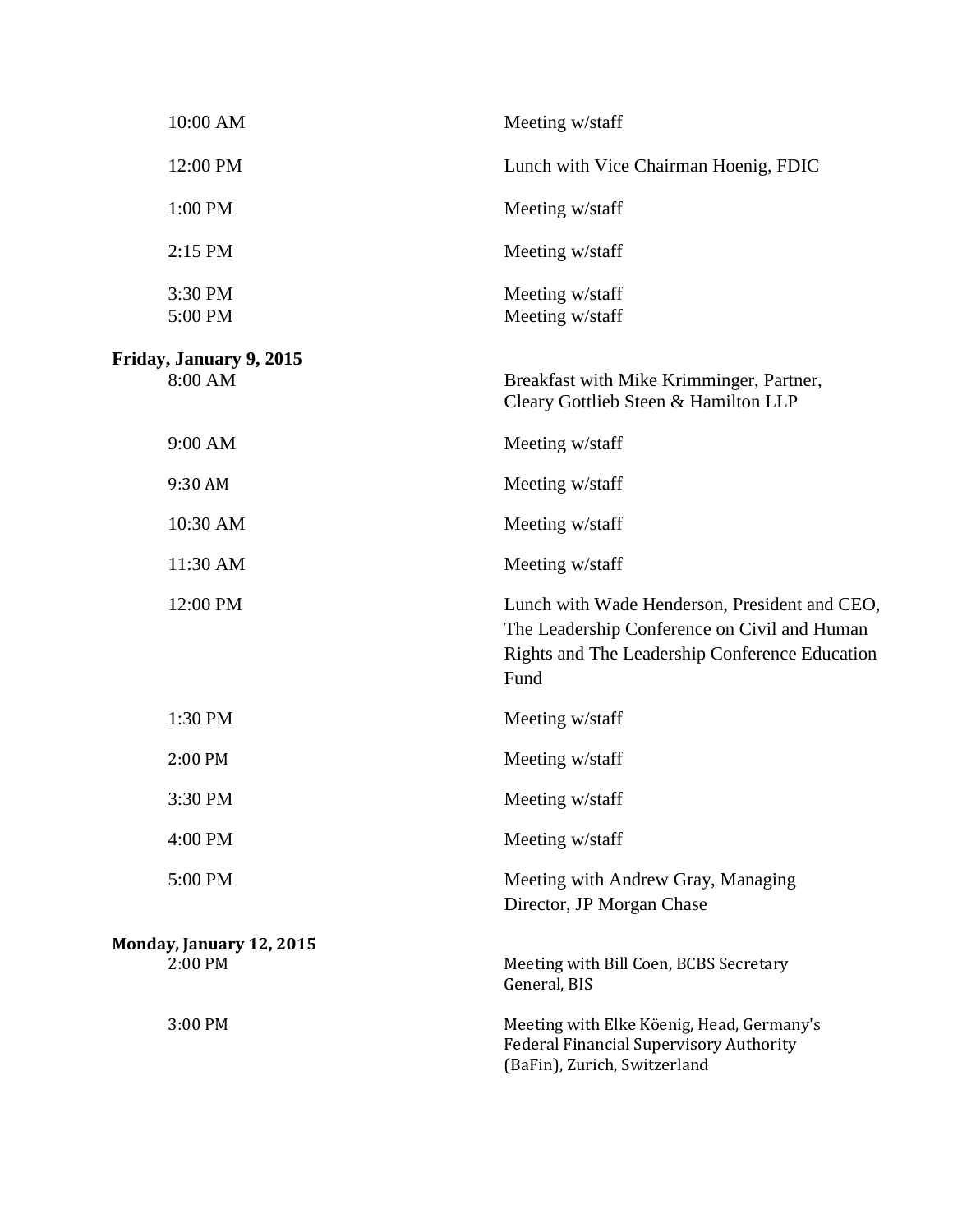| 5:00 PM                            | Attend: Meeting of Governors and Heads of<br>Supervision (GHOS), Zurich, Switzerland |
|------------------------------------|--------------------------------------------------------------------------------------|
| Tuesday, January 13, 2015          |                                                                                      |
| 11:00 AM                           | Depart Zurich, Switzerland to Washington<br><b>Dulles</b>                            |
| 4:30 PM                            | Meeting w/staff                                                                      |
| 5:00 PM                            | Meeting w/staff                                                                      |
| <b>Wednesday, January 14, 2015</b> |                                                                                      |
| $7:45 \text{ AM}$                  | Breakfast with Sheila Bair, Senior Advisor,<br>The Pew Charitable Trusts             |
| 10:00 AM                           | Meeting with Director Norton, FDIC                                                   |
| 11:00 AM                           | Meeting w/staff                                                                      |
| 12:00 PM                           | Lunch with Paul Nash, Chief of Staff, OCC                                            |
| 1:30 PM                            | Meeting w/staff                                                                      |
| 3:00 PM                            | Meeting w/staff                                                                      |
| 4:00 PM                            | Meeting w/staff                                                                      |
| 4:30 PM                            | Meeting w/staff                                                                      |
| Thursday, January 15, 2015         |                                                                                      |
| 8:00 AM                            | Breakfast with Dennis Kelleher, President<br>and CEO, Better Markets, Inc.           |
| 9:30 AM                            | Meeting w/staff                                                                      |
| 10:30 AM                           | Meeting w/staff                                                                      |
| 11:30 AM                           | Meeting w/staff                                                                      |
| 12:00 PM                           | Lunch with Jonathan Davidson, Chief of<br><b>Staff, Senator Michael Bennett</b>      |
| 1:30 PM                            | Meeting w/staff                                                                      |
| 2:00 PM                            | Meeting w/staff                                                                      |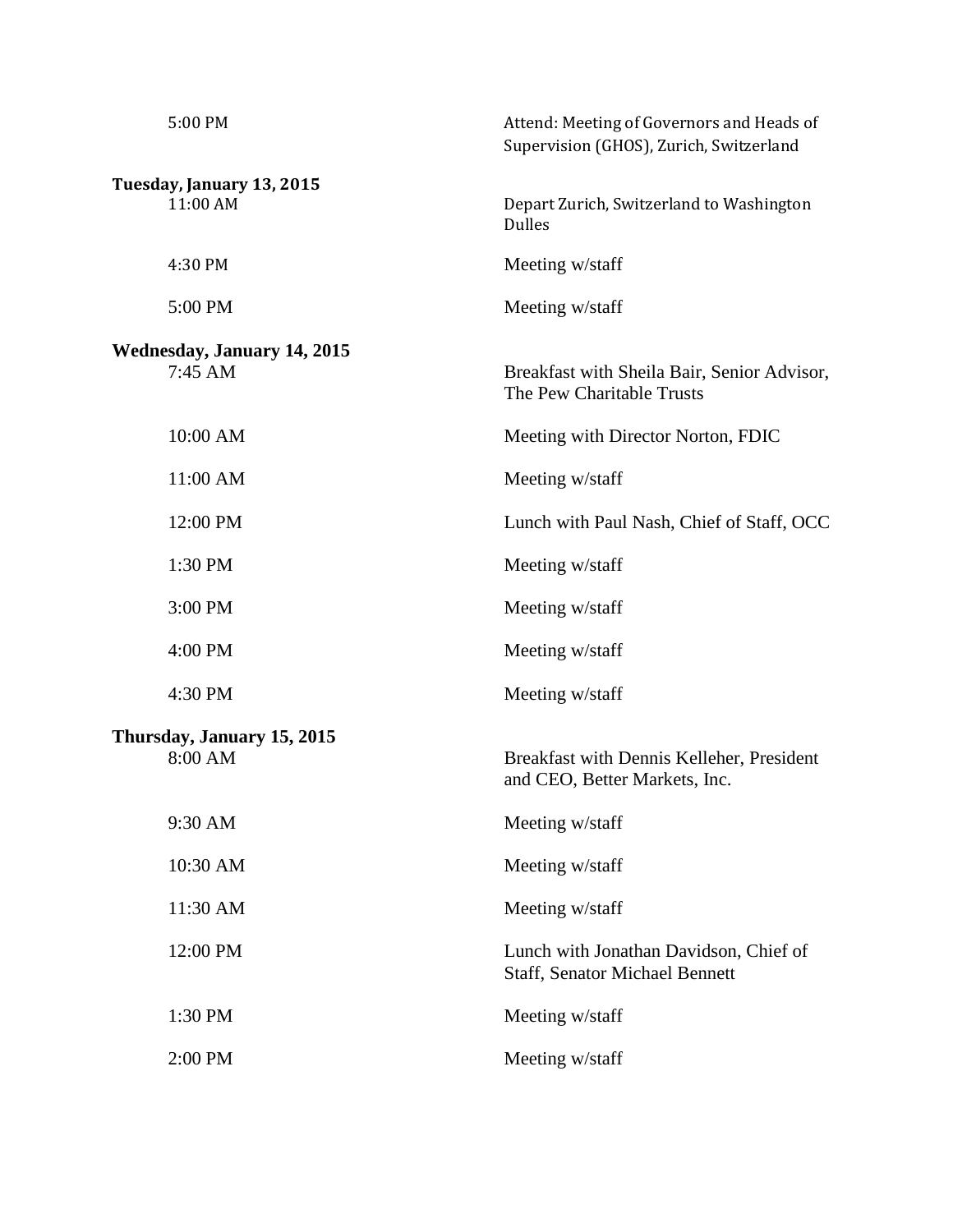| 3:00 PM                                    | Meeting with Governor Tarullo, FRB                                                                              |
|--------------------------------------------|-----------------------------------------------------------------------------------------------------------------|
| 5:30 PM                                    | Meeting w/staff                                                                                                 |
| Friday, January 16. 2015                   |                                                                                                                 |
| 10:00 AM                                   | Meeting w/staff                                                                                                 |
| 11:00 AM                                   | Meeting w/staff                                                                                                 |
| 11:30 AM                                   | Meeting w/staff                                                                                                 |
| 12:00 PM                                   | Lunch with Didem Nisanci, Managing<br>Director, Promontory Financial Group                                      |
| 2:00 PM                                    | Meeting w/staff                                                                                                 |
| 2:30 PM                                    | Meeting w/staff                                                                                                 |
| 3:30 PM                                    | Meeting w/staff                                                                                                 |
| 4:30 PM                                    | Meeting w/staff                                                                                                 |
| <b>Monday, January 19, 2015</b><br>Holiday | Birthday of Martin Luther King, Jr.                                                                             |
| Tuesday, January 20, 2015<br>9:30 AM       | Meeting w/staff                                                                                                 |
| 10:00 AM                                   | Meeting w/staff                                                                                                 |
| 10:30 AM                                   | Meeting w/staff                                                                                                 |
| 4:15 PM                                    | Meeting w/staff                                                                                                 |
| 4:45 PM                                    | Meeting w/staff                                                                                                 |
| 5:30 PM                                    | Meeting with Bill Isaac, Senior Managing<br>Director and Global Head, Financial<br>Institutions, FTI Consulting |
| Wednesday, January 21, 2015<br>10:00 AM    | FDIC Board of Directors Meeting                                                                                 |
| 11:00 AM                                   | Meeting with Vice Chairman Hoenig, FDIC                                                                         |
| 11:30 AM                                   | Lunch with Director Cordray, CFPB                                                                               |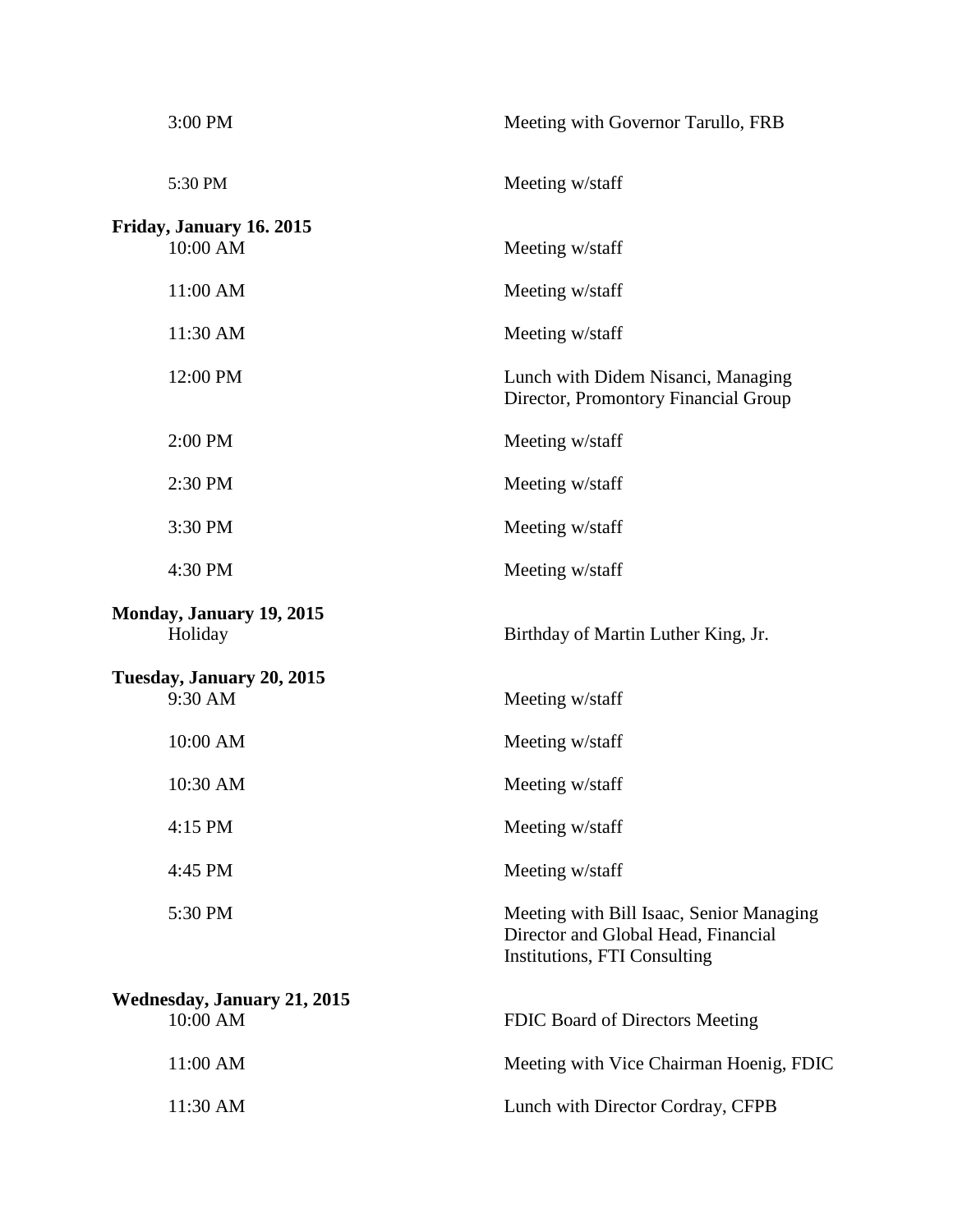| 1:30 PM                               | <b>Attend: Financial Stability Oversight</b><br>Counsel Meeting, U.S. Treasury          |
|---------------------------------------|-----------------------------------------------------------------------------------------|
| 4:00 PM                               | Meeting with Secretary Lew, U.S. Treasury                                               |
| 5:00 PM                               | Meeting w/staff                                                                         |
| 5:30 PM                               | Meeting w/staff                                                                         |
| Thursday, January 22, 2015<br>9:30 AM | Meeting w/staff                                                                         |
| 10:00 AM                              | Meeting w/staff                                                                         |
| 11:00 AM                              | Meeting with Director Norton, FDIC                                                      |
| 12:00 PM                              | Lunch with Eric Belsky, Director,<br>Division of Consumer and Community<br>Affairs, FRB |
| 1:30 PM                               | Meeting w/staff                                                                         |
| 3:00 PM                               | Meeting with Richard Shelby, U.S. Senator                                               |
| 4:00 PM                               | Meeting w/staff                                                                         |
| 4:30 PM                               | Meeting w/staff                                                                         |
| 5:00 PM                               | Meeting w/staff                                                                         |
| 5:30 PM                               | Meeting w/staff                                                                         |
| Friday, January 23, 2015<br>10:00 AM  | Meeting w/staff                                                                         |
| 11:00 AM                              | Meeting w/staff                                                                         |
| 11:30 AM                              | Meeting w/staff                                                                         |
| 12:30 PM                              | Lunch with Mitchell Feuer, Founding<br>Principal, Rich Feuer Anderson                   |
| 2:00 PM                               | Meeting w/staff                                                                         |
| 2:30 PM                               | Meeting w/staff                                                                         |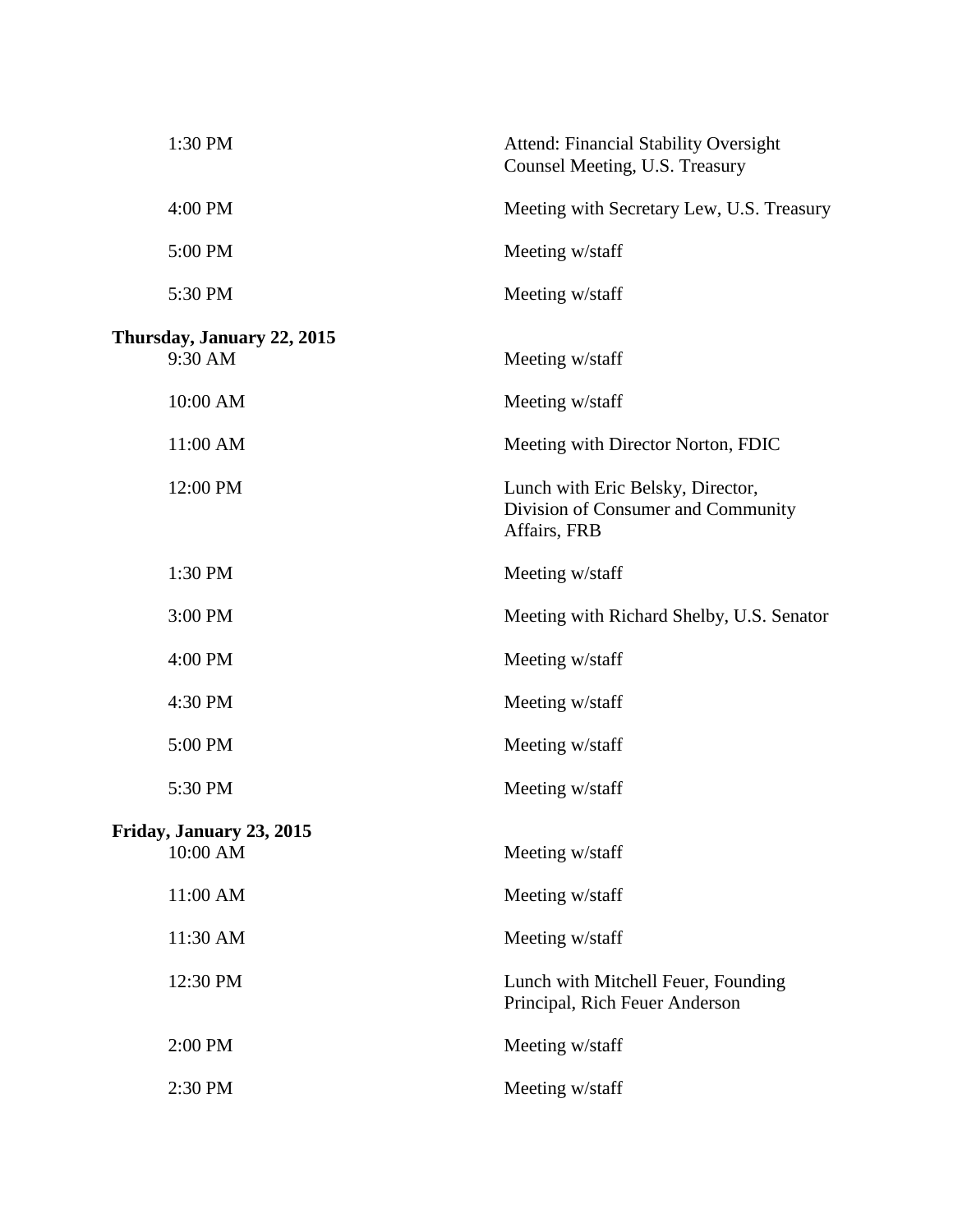| 4:00 PM                            | Meeting w/staff                                                                                         |
|------------------------------------|---------------------------------------------------------------------------------------------------------|
| 4:45 PM                            | Meeting w/staff                                                                                         |
| 5:00 PM                            | Meeting w/staff                                                                                         |
| Monday, January 26, 2015           |                                                                                                         |
| 9:00 AM                            | Meeting w/staff                                                                                         |
| 9:30 AM                            | Meeting w/staff                                                                                         |
| 10:30 AM                           | Meeting w/staff                                                                                         |
| 12:00 PM                           | Meeting w/staff                                                                                         |
| 2:00 PM                            | Meeting with Jim Hearn, Budget Director,<br><b>Public Company Accounting Oversight</b><br>Board (PCAOB) |
| 4:00 PM                            | Meeting with Mike Bradfield                                                                             |
| 4:30 PM                            | Meeting w/staff                                                                                         |
| 5:00 PM                            | Meeting w/staff                                                                                         |
| 5:30 PM                            | Meeting w/staff                                                                                         |
| Tuesday, January 27, 2015          |                                                                                                         |
| 1:00 PM                            | Lunch with Elizabeth Warren, U.S. Senator                                                               |
| 3:30 PM                            | Meeting w/staff                                                                                         |
| 5:00 PM                            | Meeting with Sherrod Brown, U.S. Senator                                                                |
| <b>Wednesday, January 28, 2015</b> |                                                                                                         |
| 9:00 AM                            | Meeting with Blaine Luetkemeyer, U.S.<br>Congressman                                                    |
| 11:00 AM                           | Meeting w/staff                                                                                         |
| 11:30 AM                           | Meeting w/staff                                                                                         |
| 12:00 PM                           | Lunch with Director Norton, FDIC                                                                        |
| 1:00 PM                            | Meeting w/staff                                                                                         |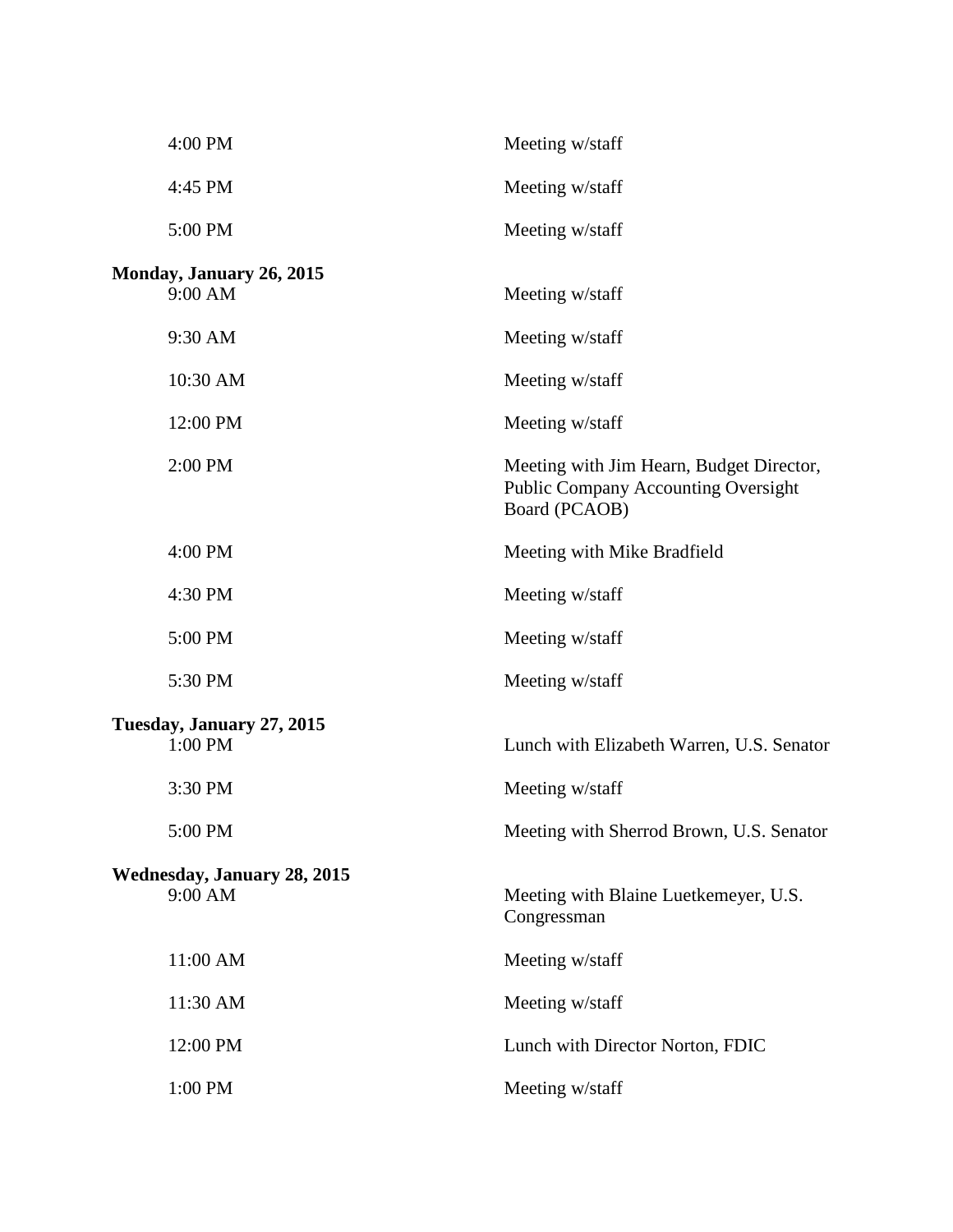| 2:00 PM                               | Meeting w/staff                                                                                                                                                                                                                                                                        |
|---------------------------------------|----------------------------------------------------------------------------------------------------------------------------------------------------------------------------------------------------------------------------------------------------------------------------------------|
| 4:00 PM                               | Meeting w/staff                                                                                                                                                                                                                                                                        |
| 4:30 PM                               | Meeting w/staff                                                                                                                                                                                                                                                                        |
| 5:30 PM                               | Meeting w/staff                                                                                                                                                                                                                                                                        |
| Thursday, January 29, 2015<br>8:00 AM | Breakfast with Stefan Walter, Principal,<br>Global Regulatory and Supervisory Policy<br>Leader, Ernst & Young                                                                                                                                                                          |
| 9:00 AM                               | Meeting with Stefan Walter, Principal,<br>Global Regulatory and Supervisory Policy<br>Leader, Ernst & Young, and Korbinian Ibel,<br>Divisional Board Member, Group Risk<br>Controlling and Capital Management,<br>Commerzbank AG, Directors Generals of<br>European Central Bank (ECB) |
| 10:30 AM                              | Meeting with Vice Chairman Hoenig, FDIC                                                                                                                                                                                                                                                |
| 11:30 AM                              | Meeting w/staff                                                                                                                                                                                                                                                                        |
| 12:00 PM                              | Meeting w/staff                                                                                                                                                                                                                                                                        |
| 1:00 PM                               | Meeting w/staff                                                                                                                                                                                                                                                                        |
| 2:00 PM                               | Meeting w/staff                                                                                                                                                                                                                                                                        |
| 3:00 PM                               | Meeting w/staff                                                                                                                                                                                                                                                                        |
| 4:30 PM                               | Attend: Farewell Reception for Matthew<br>Rutherford, Acting Under Secretary for<br>Domestic Finance, U.S. Treasury                                                                                                                                                                    |

**Friday, January 30, 2015** All Day Annual Leave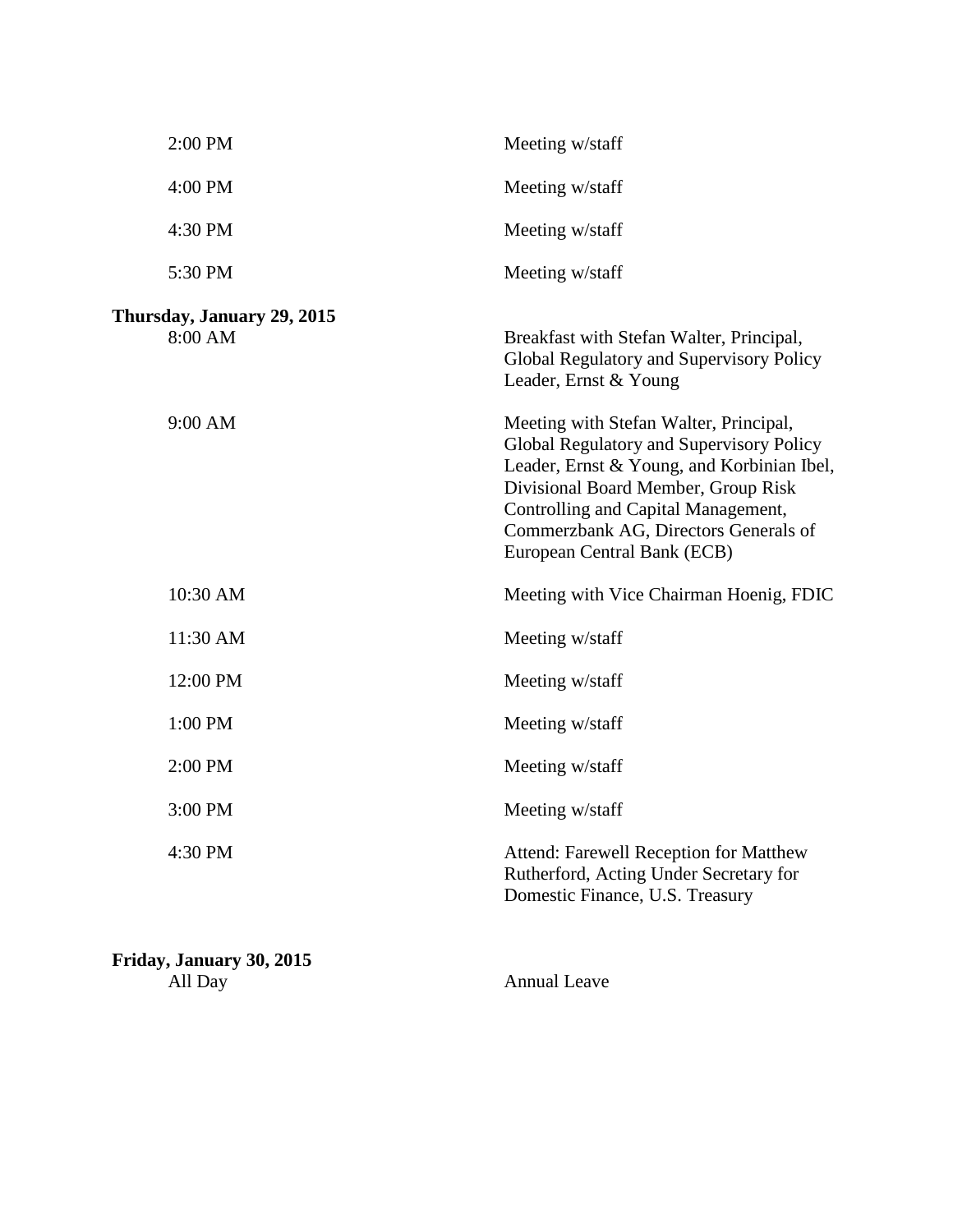## **Chairman's Schedule February 2015**

| Monday, February 2, 2015<br>12:00 PM          | Meeting w/staff                                                                                            |
|-----------------------------------------------|------------------------------------------------------------------------------------------------------------|
| 1:00 PM                                       | Meeting w/staff                                                                                            |
| 2:00 PM                                       | Meeting w/staff                                                                                            |
| 3:00 PM                                       | Meeting w/staff                                                                                            |
| 3:30 PM                                       | Meeting w/staff                                                                                            |
| 4:00 PM                                       | Meeting w/staff                                                                                            |
| 5:00 PM                                       | Meeting w/staff                                                                                            |
| 5:30 PM                                       | Meeting w/staff                                                                                            |
| Tuesday, February 3, 2015<br>8:45 AM          | Meeting w/staff                                                                                            |
| 10:00 AM                                      | Meeting w/staff                                                                                            |
| 10:30 AM                                      | Meeting w/staff                                                                                            |
| 12:00 PM                                      | Lunch with Steve Harris, Board Member,<br>Public Company Accounting Oversight<br>Board, (PCAOB)            |
| 3:34 PM                                       | Meeting with Elizabeth Warren, U.S.<br>Senator                                                             |
| <b>Wednesday, February 4, 2015</b><br>7:30 AM | Breakfast with Jerome Powell, Governor,<br><b>FRB</b>                                                      |
| 9:00 AM                                       | Attend: Economic Growth and Regulatory<br>Paperwork Reduction Act (EGRPRA)<br>Outreach Meeting, Dallas, TX |
| Thursday, February 5, 2015<br>9:00 AM         | Meeting w/staff                                                                                            |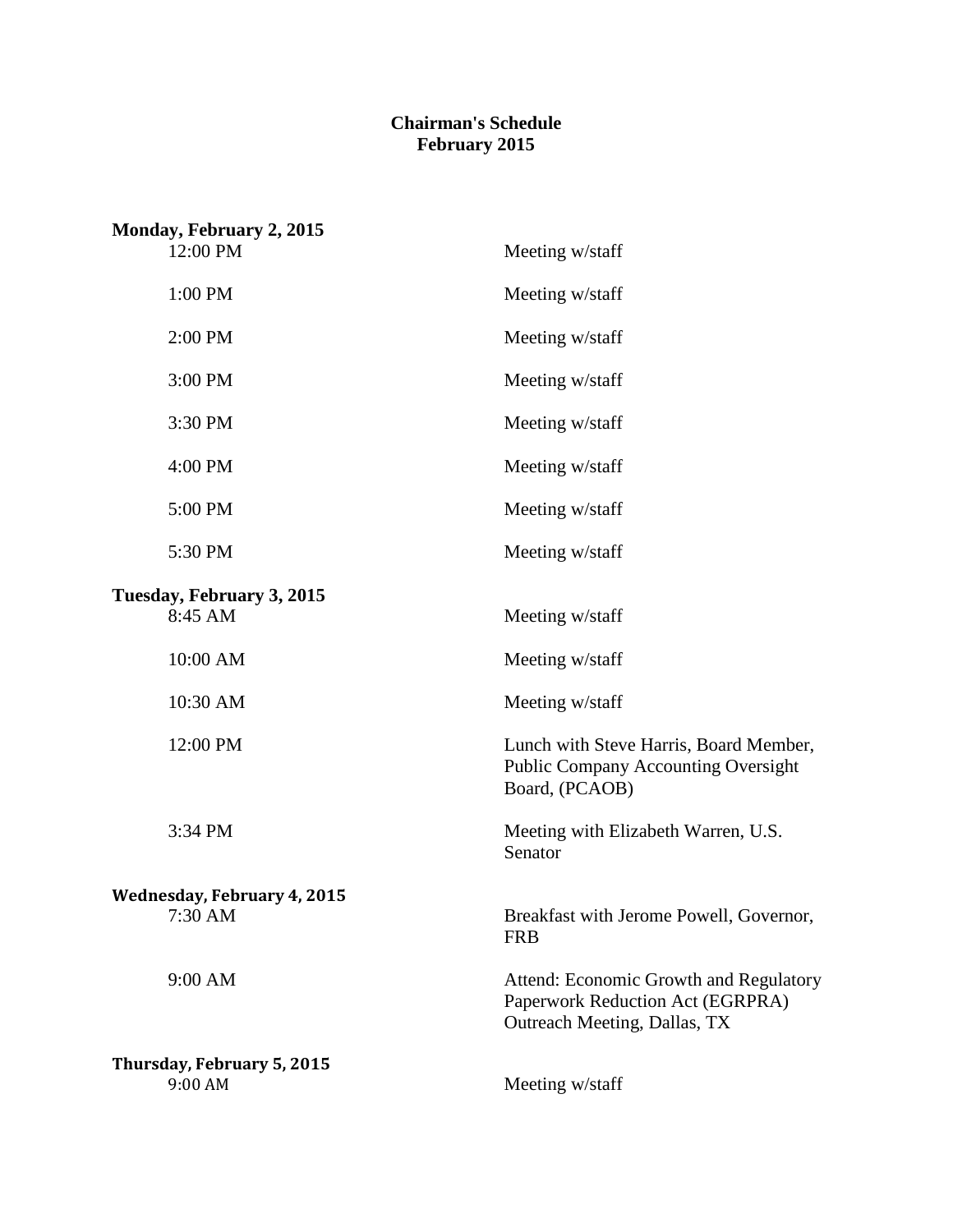| 9:30 AM                                    | Meeting w/staff                                          |
|--------------------------------------------|----------------------------------------------------------|
| 10:30 AM                                   | Meeting w/staff                                          |
| 11:00 AM                                   | Meeting w/staff                                          |
| 11:30 AM                                   | Meeting w/staff                                          |
| 12:00 PM                                   | Lunch with Director Norton, FDIC                         |
| 1:00 PM                                    | Meeting w/staff                                          |
| 3:00 PM                                    | Meeting w/staff                                          |
| 3:30 PM                                    | Meeting w/staff                                          |
| 4:00 PM                                    | Meeting w/staff                                          |
| 4:30 PM                                    | Meeting w/staff                                          |
| Friday, February 6, 2015<br>8:00 AM        | Breakfast with Randy Devalk, Counselor,<br>U.S. Treasury |
| 10:00 AM                                   | Meeting w/staff                                          |
| 11:00 AM                                   | Meeting w/staff                                          |
|                                            |                                                          |
| 1:30 PM                                    | Meeting w/staff                                          |
| 2:00 PM                                    | Meeting w/staff                                          |
| 2:30 PM                                    | Meeting w/staff                                          |
| 3:00 PM                                    | Meeting w/staff                                          |
| 4:00 PM                                    | Meeting w/staff                                          |
| 4:30 PM                                    | Meeting w/staff                                          |
| 5:00 PM                                    | Meeting w/staff                                          |
| 5:30 PM                                    | Meeting w/staff                                          |
| <b>Monday, February 9, 2015</b><br>9:00 AM | Meeting w/staff                                          |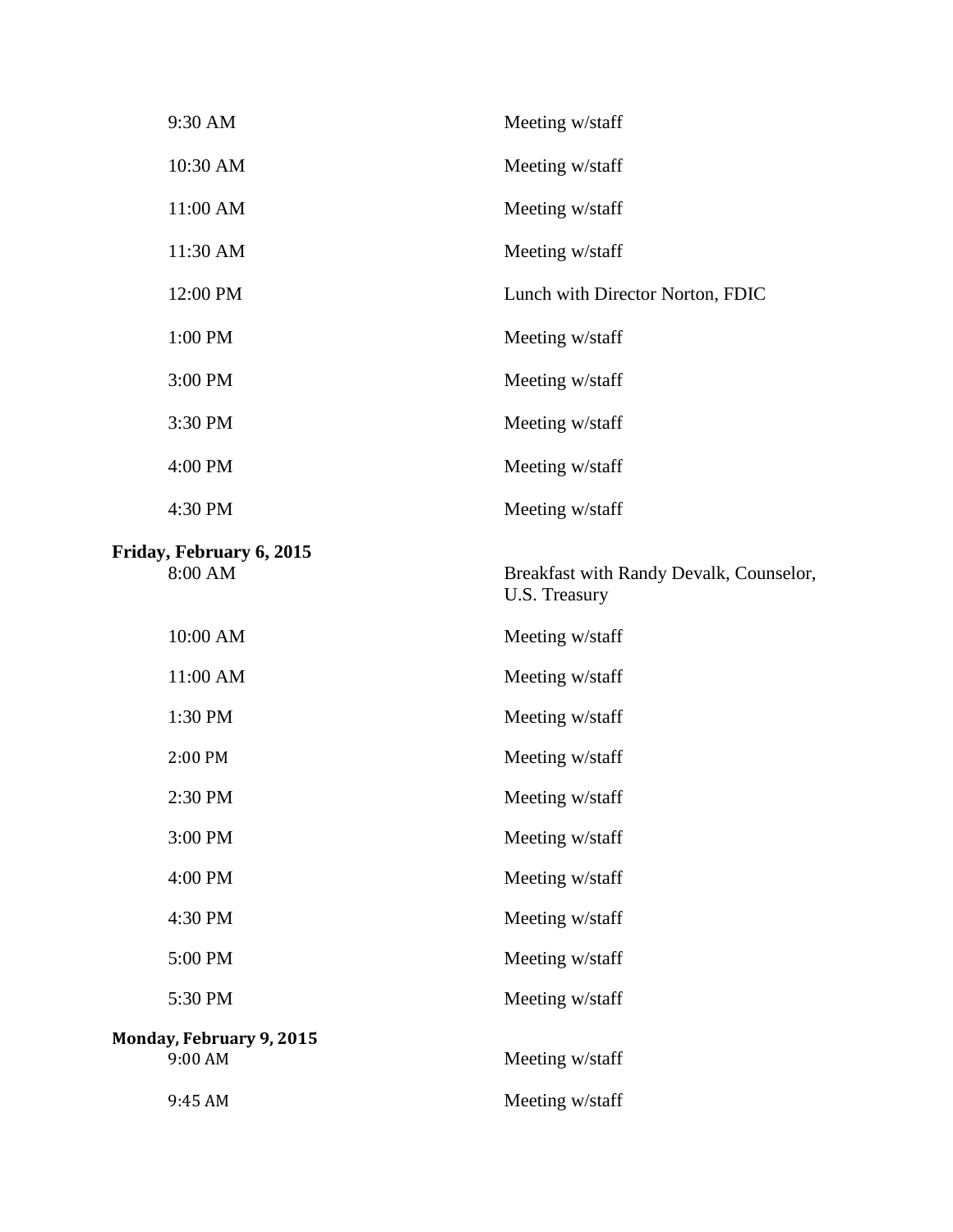| 10:30 AM                                       | Meeting w/staff                                                           |
|------------------------------------------------|---------------------------------------------------------------------------|
| 11:00 AM                                       | Meeting w/staff                                                           |
| 1:00 PM                                        | Meeting w/staff                                                           |
| 2:00 PM                                        | Meeting w/staff                                                           |
| 3:30 PM                                        | Meeting w/staff                                                           |
| 4:30 PM                                        | Meeting w/staff                                                           |
| 5:00 PM                                        | Meeting w/staff                                                           |
| Tuesday, February 10, 2015<br>All Day          | FDIC Atlanta Regional Office Visit and<br><b>Regional Bankers Meeting</b> |
| <b>Wednesday, February 11, 2015</b><br>9:00 AM | Meeting w/staff                                                           |
| 10:00 AM                                       | Meeting w/staff                                                           |
| 12:30 PM                                       | Lunch with Sarah Bloom Raskin, Deputy<br>Secretary, U.S. Treasury         |
| 2:00 PM                                        | Meeting w/staff                                                           |
| 2:30 PM                                        | Meeting w/staff                                                           |
| 3:00 PM                                        | Meeting w/staff                                                           |
| 4:00 PM                                        | Meeting w/staff                                                           |
| 4:30 PM                                        | Meeting w/staff                                                           |
| Thursday, February 12, 2015<br>9:30 AM         | Meeting w/staff                                                           |
| 10:00 AM                                       | Meeting with Director Norton, FDIC                                        |
| 11:15 AM                                       | Meeting with Chris Van Hollen, U.S.                                       |
| Congressman                                    |                                                                           |
| 2:00 PM                                        | Meeting w/staff                                                           |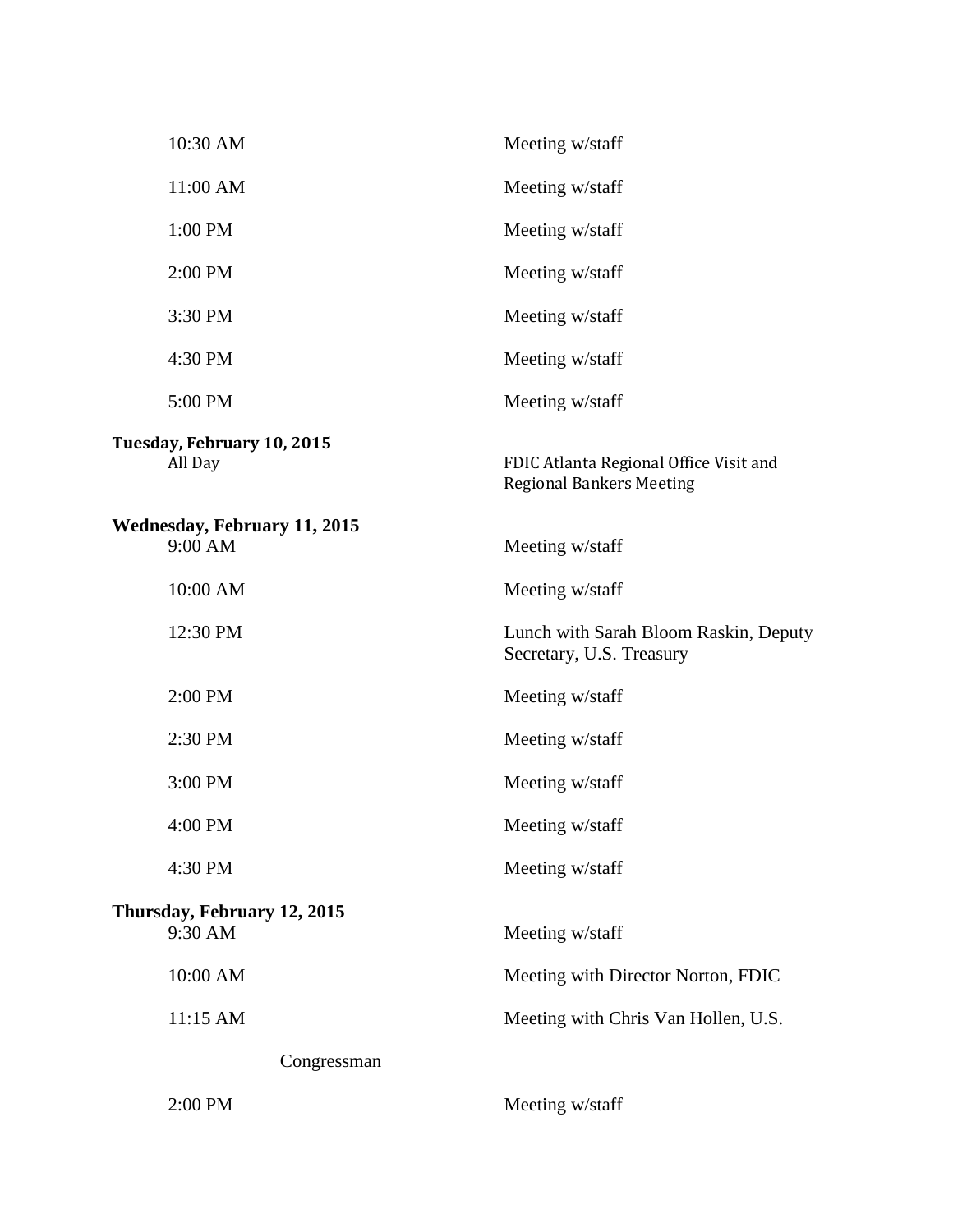| 2:30 PM                                        | Meeting w/staff                                                                                                                                                                                 |
|------------------------------------------------|-------------------------------------------------------------------------------------------------------------------------------------------------------------------------------------------------|
| 3:00 PM                                        | Meeting w/staff                                                                                                                                                                                 |
| 3:30 PM                                        | Meeting w/staff                                                                                                                                                                                 |
| 4:30 PM                                        | Meeting with Maxine Waters, U.S.<br>Congresswoman                                                                                                                                               |
| 5:30 PM                                        | Meeting w/staff                                                                                                                                                                                 |
| Friday, February 13. 2015<br>8:30 AM           | Meeting w/staff                                                                                                                                                                                 |
| 9:00 AM                                        | Meeting w/staff                                                                                                                                                                                 |
| 9:30 AM                                        | Meeting w/staff                                                                                                                                                                                 |
| 10:00 AM                                       | Meeting w/staff                                                                                                                                                                                 |
| 11:00 AM                                       | Meeting w/staff                                                                                                                                                                                 |
| 12:00 PM                                       | Meeting w/staff                                                                                                                                                                                 |
| 2:30 PM                                        | Meeting w/staff                                                                                                                                                                                 |
| 3:30 PM                                        | Meeting w/staff                                                                                                                                                                                 |
| 4:00 PM                                        | Meeting w/staff                                                                                                                                                                                 |
| 4:30 PM                                        | Meeting w/staff                                                                                                                                                                                 |
| <b>Monday, February 16, 2015</b><br>Holiday    | Washington's Birthday                                                                                                                                                                           |
| Tuesday, February 17, 2015<br>10:00 AM         | FDIC Board of Directors Meeting                                                                                                                                                                 |
| <b>Wednesday, February 18, 2015</b><br>8:30 AM | Breakfast with Michael Scharf, Interim<br>Dean and Director, The Frederick K. Cox<br>School of Law, Annie Schwarz, Senior<br>Director of Development, Case Western<br>Reserve University (CWRU) |
| 9:30 AM                                        | Meeting w/staff                                                                                                                                                                                 |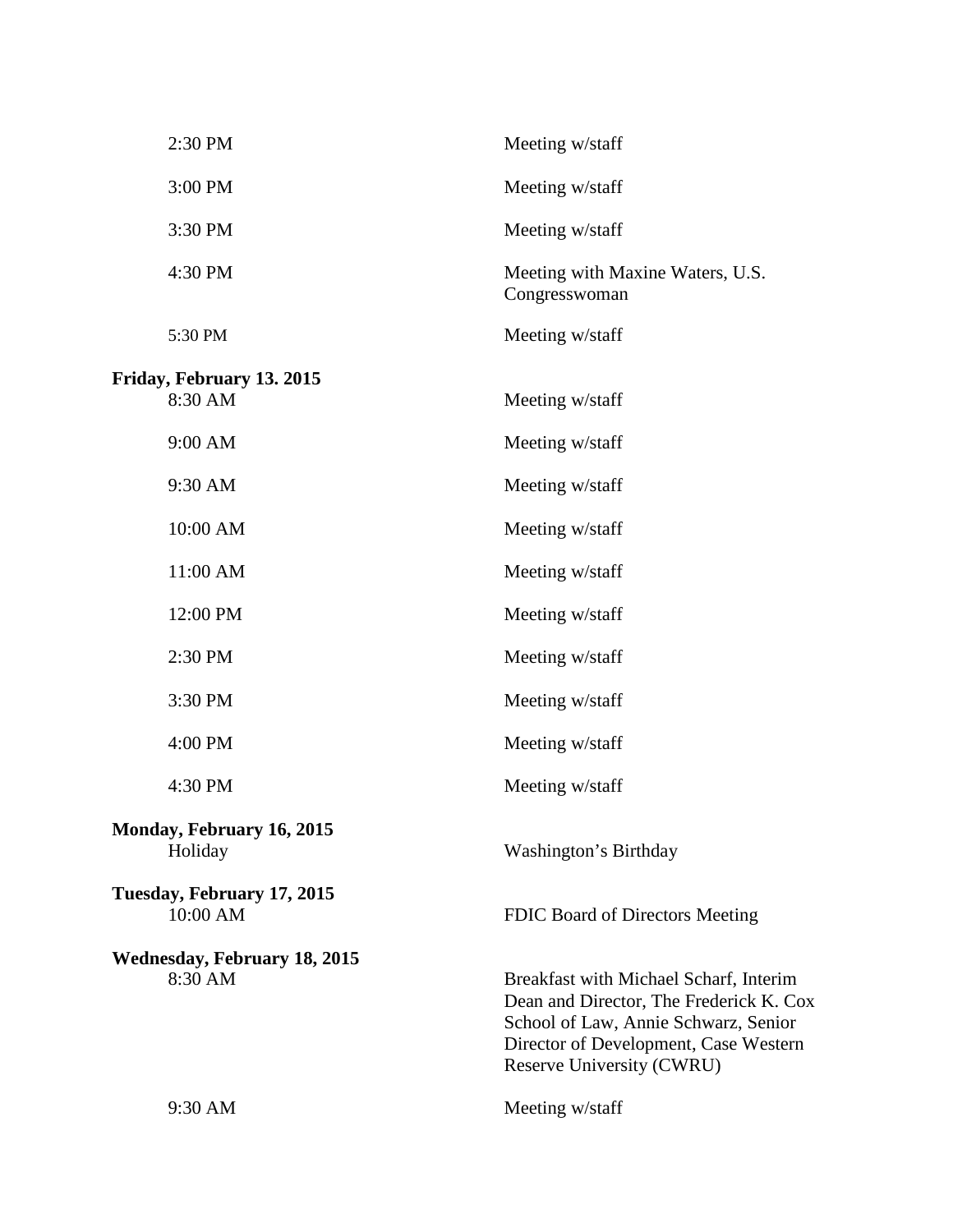| 10:00 AM                               | Meeting with Vice Chairman Hoenig, FDIC            |
|----------------------------------------|----------------------------------------------------|
| 10:30 AM                               | Meeting w/staff                                    |
| 2:00 PM                                | Meeting w/staff                                    |
| 4:15 PM                                | Meeting with Jack Lew, Secretary, U.S.<br>Treasury |
| 5:30 PM                                | Meeting w/staff                                    |
| Thursday, February 19, 2015<br>8:30 AM | Meeting w/staff                                    |
| 9:30 AM                                | Meeting w/staff                                    |
| 11:00 AM                               | Meeting w/staff                                    |
| 12:00 PM                               | Meeting w/staff                                    |
| 12:30 PM                               | Lunch with Director Cordray, CFPB                  |
| 2:00 PM                                | Meeting w/staff                                    |
| 3:00 PM                                | Meeting w/staff                                    |
| 3:30 PM                                | Meeting w/staff                                    |
| 4:00 PM                                | Meeting w/staff                                    |
| 5:30 PM                                | Meeting w/staff                                    |
| Friday, February 20, 2015<br>10:00 AM  | Meeting w/staff                                    |
| 11:00 AM                               | Meeting w/staff                                    |
| 11:30 AM                               | Meeting w/staff                                    |
| 12:00 PM                               | Meeting w/staff                                    |
| 12:30 PM                               | Meeting w/staff                                    |
| 1:00 PM                                | Meeting w/staff                                    |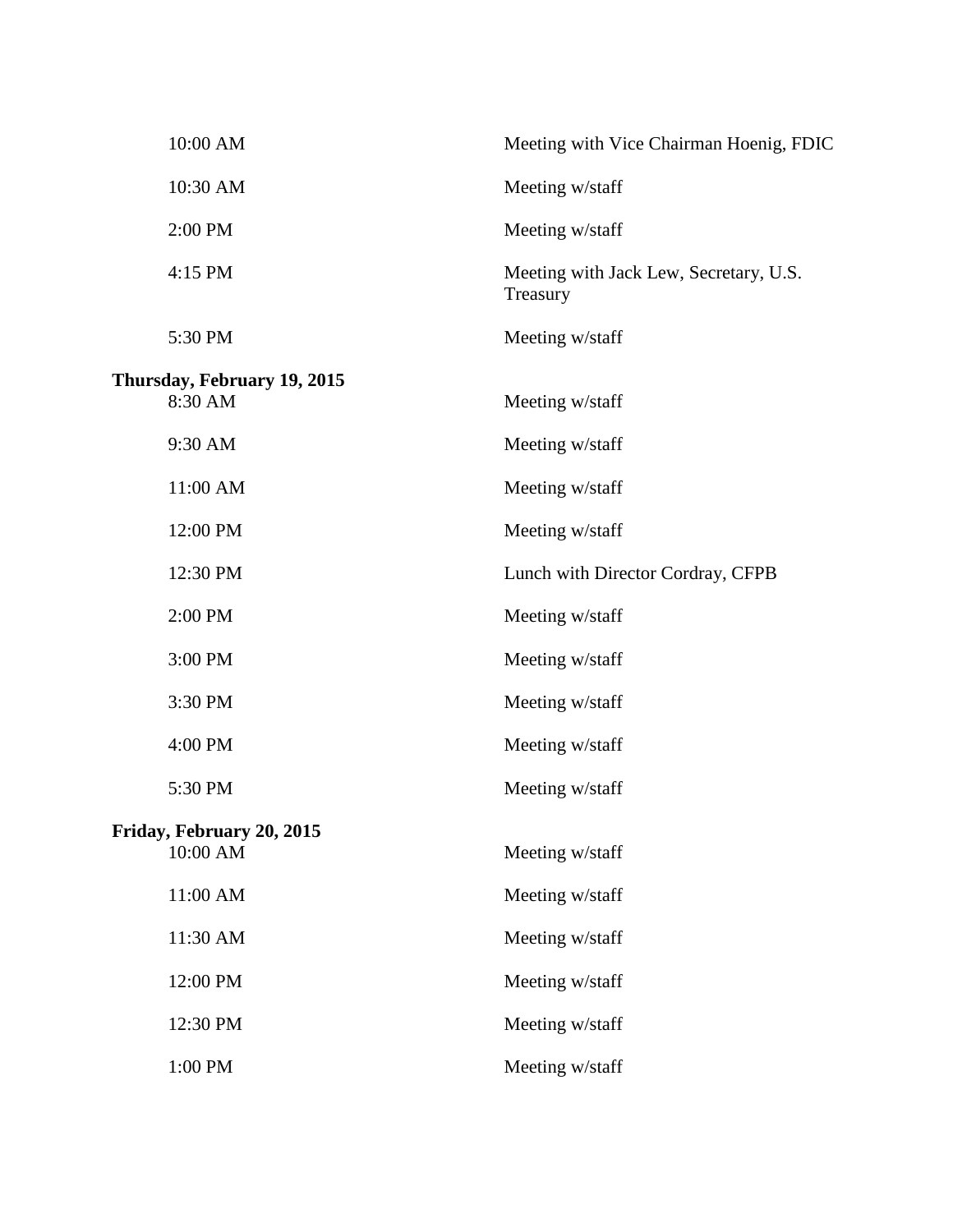| 2:00 PM                                        | Meeting w/staff                                                               |
|------------------------------------------------|-------------------------------------------------------------------------------|
| 3:00 PM                                        | Meeting w/staff                                                               |
| 3:30 PM                                        | Meeting w/staff                                                               |
| 4:30 PM                                        | Meeting w/staff                                                               |
| Monday, February 23, 2015<br>12:00 PM          | Meeting w/staff                                                               |
| 12:30 PM                                       | Meeting w/staff                                                               |
| 1:30 PM                                        | Meeting w/staff                                                               |
| 3:15 PM                                        | Meeting with Susan Collins, U.S. Senator                                      |
| 4:30 PM                                        | Meeting w/staff                                                               |
| 5:00 PM                                        | Meeting w/staff                                                               |
| 5:30 PM                                        | Meeting w/staff                                                               |
| Tuesday, February 24, 2015<br>8:30 AM          | Meeting w/staff                                                               |
| 10:00 AM                                       | <b>Attend: FDIC Quarterly Banking Profile</b><br>Press Conference, FDIC       |
| 11:00 AM                                       | Meeting w/staff                                                               |
| 12:00 PM                                       | <b>Remarks: Florida Bankers Association</b><br><b>Annual Washington Visit</b> |
| 2:00 PM                                        | Meeting w/staff                                                               |
| 2:30 PM                                        | Meeting w/staff                                                               |
| 3:30 PM                                        | Meeting w/staff                                                               |
| 5:00 PM                                        | Meeting with Jeff Merkley, U.S. Senator                                       |
| <b>Wednesday, February 25, 2015</b><br>3:00 PM | Meeting w/staff                                                               |
| 4:00 PM                                        | Meeting w/staff                                                               |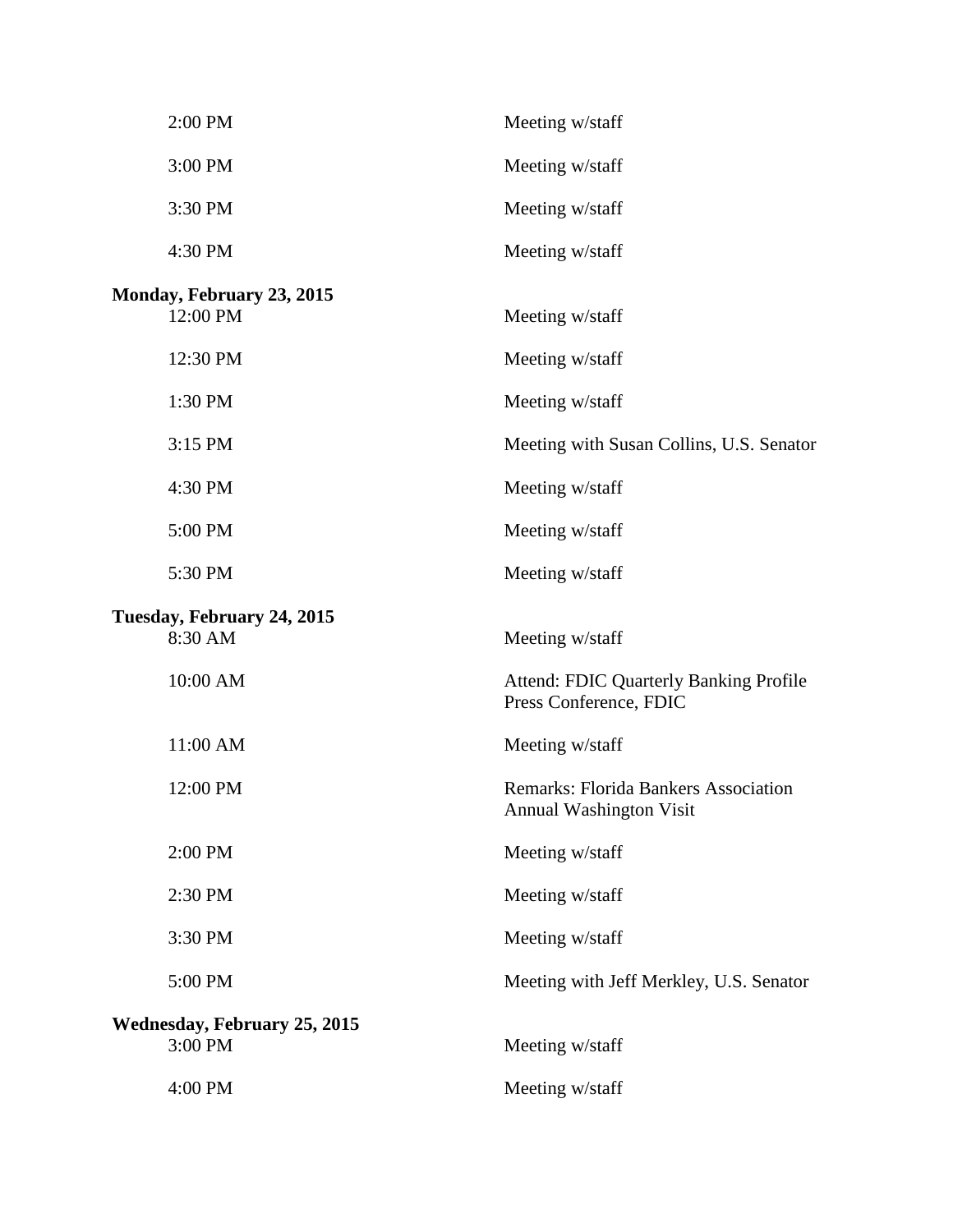| Thursday, February 26, 2015 |                                                  |
|-----------------------------|--------------------------------------------------|
| 9:00 AM                     | Meeting w/staff                                  |
| 10:00 AM                    | Meeting with Vice Chairman Hoenig, FDIC          |
| 12:00 PM                    | Meeting w/staff                                  |
| 12:30 PM                    | Meeting w/staff                                  |
| 2:00 PM                     | Meeting with Jeb Hensarling, U.S.<br>Congressman |
| 5:00 PM                     | Meeting with Heidi Heitkamp, U.S. Senator        |
| Friday, February 27, 2015   |                                                  |
| 8:00 AM                     | Breakfast w/staff                                |
| 10:00 AM                    | Meeting w/staff                                  |
| 10:30 AM                    | Meeting w/staff                                  |
| 11:00 AM                    | Meeting w/staff                                  |
| 1:30 PM                     | Meeting w/staff                                  |
| 2:30 PM                     | Meeting w/staff                                  |
| 4:00 PM                     | Meeting w/staff                                  |
| 5:30 PM                     | Meeting w/staff                                  |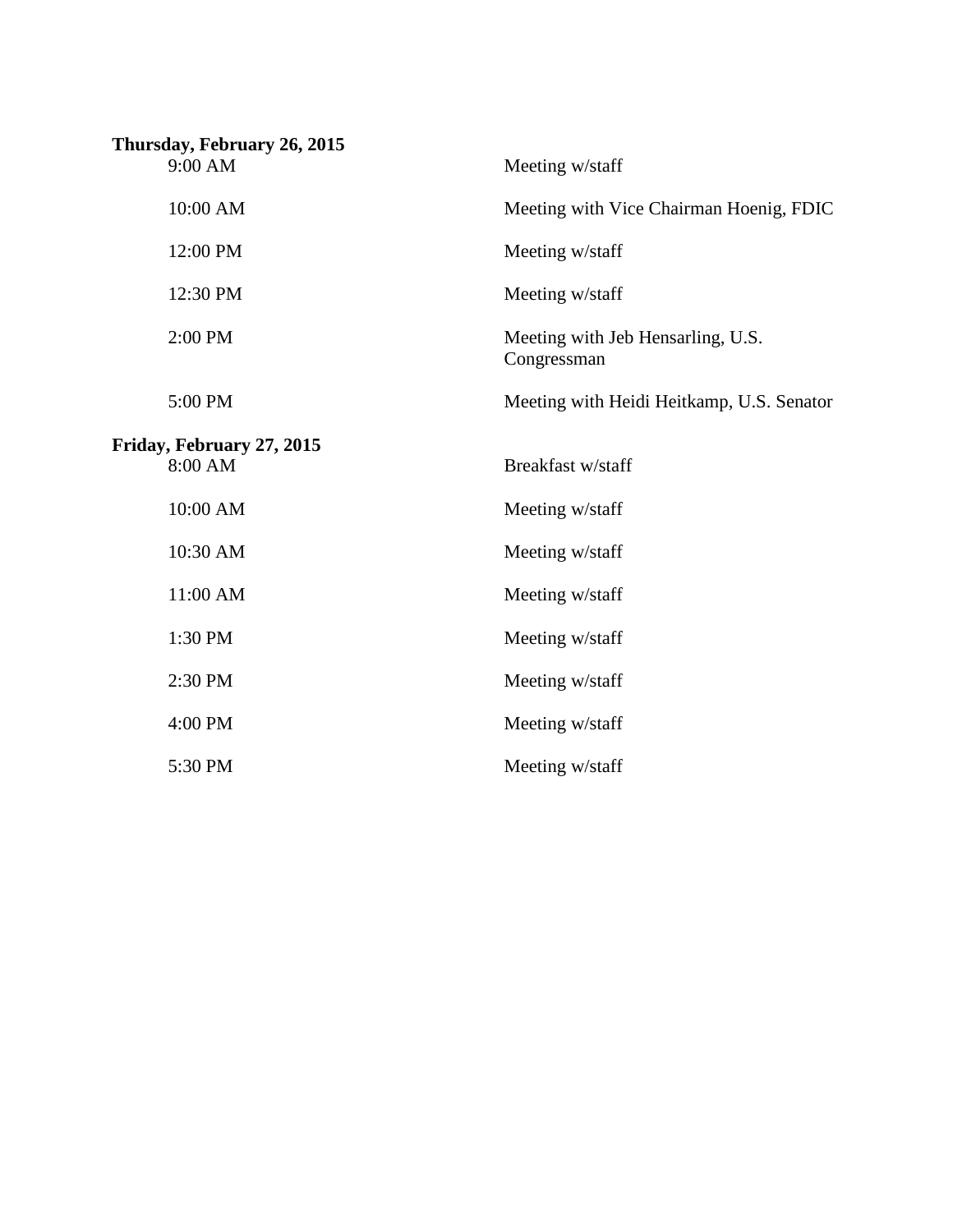## **Chairman's Schedule March 2015**

| Monday, March 2, 2015             |                                                                                                                                                                                                                                                                                                                                                               |
|-----------------------------------|---------------------------------------------------------------------------------------------------------------------------------------------------------------------------------------------------------------------------------------------------------------------------------------------------------------------------------------------------------------|
| 9:00 AM                           | Meeting w/staff                                                                                                                                                                                                                                                                                                                                               |
| 10:30 AM                          | Meeting w/staff                                                                                                                                                                                                                                                                                                                                               |
| 11:30 AM                          | Meeting w/staff                                                                                                                                                                                                                                                                                                                                               |
| 12:00 PM                          | Meeting w/staff                                                                                                                                                                                                                                                                                                                                               |
| 12:30 PM                          | Meeting w/staff                                                                                                                                                                                                                                                                                                                                               |
| 1:00 PM                           | Meeting w/staff                                                                                                                                                                                                                                                                                                                                               |
| 2:00 PM                           | Meeting with Mr. Andreas Dombret,<br>Executive Board Member, and Ms. Claudia<br>Stirboeck, Head of Representative Office,<br>Deutsche Bundesbank                                                                                                                                                                                                              |
| 3:30 PM                           | Meeting w/staff                                                                                                                                                                                                                                                                                                                                               |
| 4:00 PM                           | Meeting with Dorothy Savarese, CEO, Cape<br>Cod Five Cents Savings Bank & Vice<br>Chairman, American Bankers Association;<br>Jim Cornelsen, President & CEO, Old Line<br>Bank; Carolyn Mroz, Director, Bay<br>Vanguard Savings; Gary Shook, President &<br>CEO, Middleburg Bank; Christine Walika,<br><b>Outside Counsel, American Bankers</b><br>Association |
| 5:00 PM                           | Meeting w/staff                                                                                                                                                                                                                                                                                                                                               |
| Tuesday, March 3, 2015<br>9:00 AM | Meeting w/staff                                                                                                                                                                                                                                                                                                                                               |
| 10:00 AM                          | Meeting w/staff                                                                                                                                                                                                                                                                                                                                               |
| 11:00 AM                          | Meeting w/staff                                                                                                                                                                                                                                                                                                                                               |
| 12:00 PM                          | Meeting w/staff                                                                                                                                                                                                                                                                                                                                               |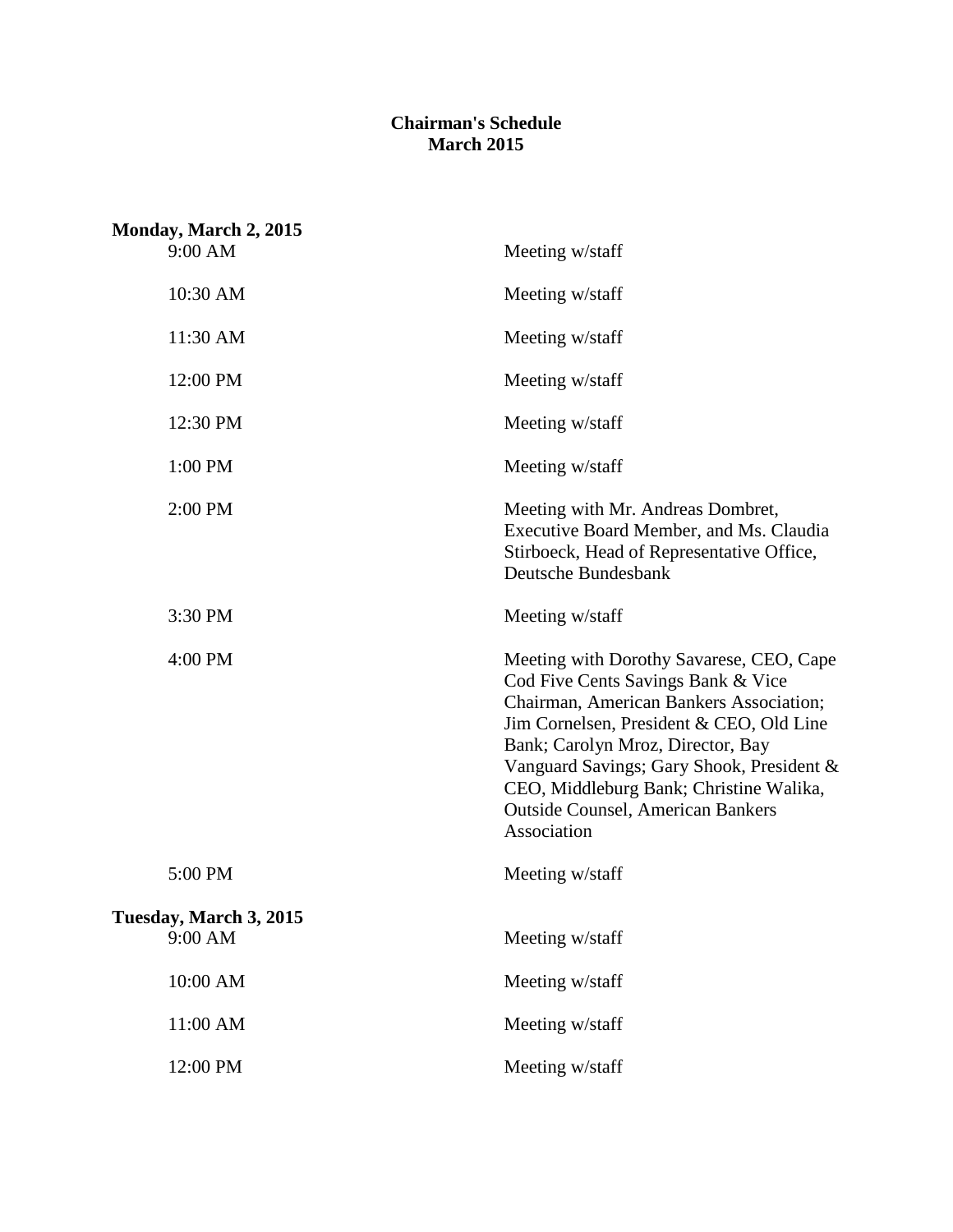| 1:30 PM                                    | Meeting w/staff                                                 |
|--------------------------------------------|-----------------------------------------------------------------|
| 2:30 PM                                    | Meeting w/staff                                                 |
| 3:30 PM                                    | Meeting w/staff                                                 |
| 4:00 PM                                    | Meeting w/staff                                                 |
| 4:30 PM                                    | Meeting w/staff                                                 |
| 5:00 PM                                    | Meeting w/staff                                                 |
| <b>Wednesday, March 4, 2015</b><br>9:00 AM | Meeting w/staff                                                 |
| 9:30 AM                                    | Meeting w/staff                                                 |
| 10:00 AM                                   | Meeting with Vice Chairman Hoenig, FDIC                         |
| 11:00 AM                                   | Meeting w/staff                                                 |
| 12:00 PM                                   | Lunch with Comptroller Curry, OCC                               |
| 1:30 PM                                    | Meeting w/staff                                                 |
| 2:00 PM                                    | Meeting w/staff                                                 |
| 3:00 PM                                    | Meeting w/staff                                                 |
| 3:30 PM                                    | Meeting w/staff                                                 |
| 5:00 PM                                    | Meeting w/staff                                                 |
| Thursday, March 5, 2015                    | Delaware Bankers Conference Call                                |
| Friday, March 6, 2015<br>9:00 AM           | Meeting with Harry Reid, U.S. Senator                           |
| 10:30 AM                                   | Meeting w/staff                                                 |
| 11:00 PM                                   | Meeting w/staff                                                 |
| 12:00 PM                                   | Lunch with Governor Tarullo, FRB, and<br>Comptroller Curry, OCC |
| 1:30 PM                                    | Meeting w/staff                                                 |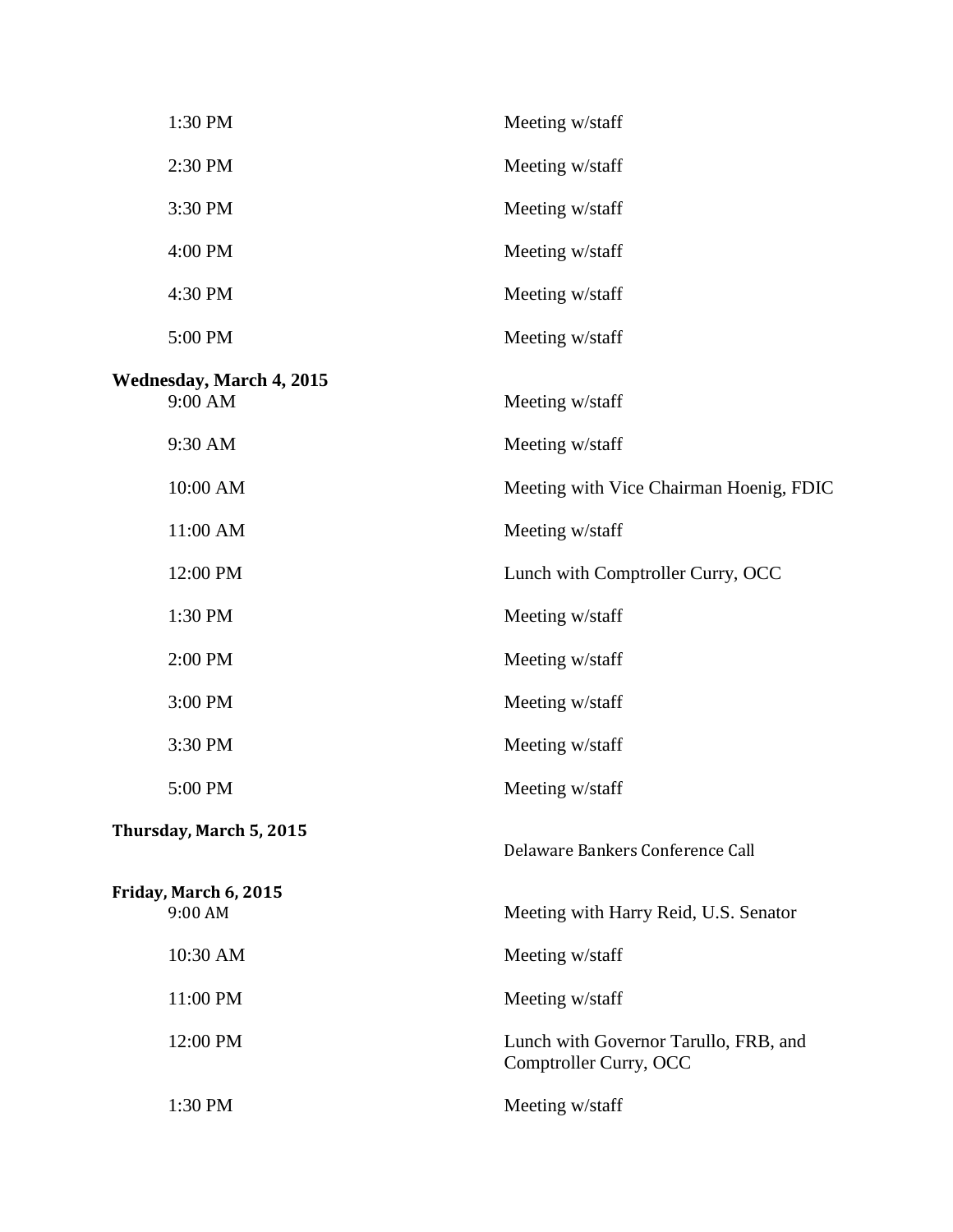| 3:00 PM                            | Meeting w/staff                                                        |
|------------------------------------|------------------------------------------------------------------------|
| Monday, March 9, 2015<br>8:00 AM   | Meeting w/staff                                                        |
| 8:30 AM                            | Meeting w/staff                                                        |
| 10:00 AM                           | Meeting w/staff                                                        |
| 10:30 AM                           | Meeting w/staff                                                        |
| 12:00 PM                           | Meeting w/staff                                                        |
| 2:30 PM                            | Meeting w/staff                                                        |
| 3:30 PM                            | Meeting w/staff                                                        |
| 4:30 PM                            | Meeting w/staff                                                        |
| Tuesday, March 10, 2015<br>9:00 AM | Meeting w/staff                                                        |
| 9:30 AM                            | Meeting w/staff                                                        |
| 10:00 AM                           | Meeting w/staff                                                        |
| 12:00 PM                           | Meeting w/staff                                                        |
| 1:00 PM                            | Meeting w/staff                                                        |
| 3:00 PM                            | Meeting w/staff                                                        |
| 4:00 PM                            | Meeting w/staff                                                        |
| <b>Wednesday, March 11, 2015</b>   |                                                                        |
| 9:30 AM                            | Meeting w/staff                                                        |
| 10:00 AM                           | Meeting w/staff                                                        |
| 12:00 PM                           | Meeting w/staff                                                        |
| 1:30 PM                            | <b>Attend: Financial Stability Oversight</b><br><b>Council Meeting</b> |
| 4:00 PM                            | Meeting w/staff                                                        |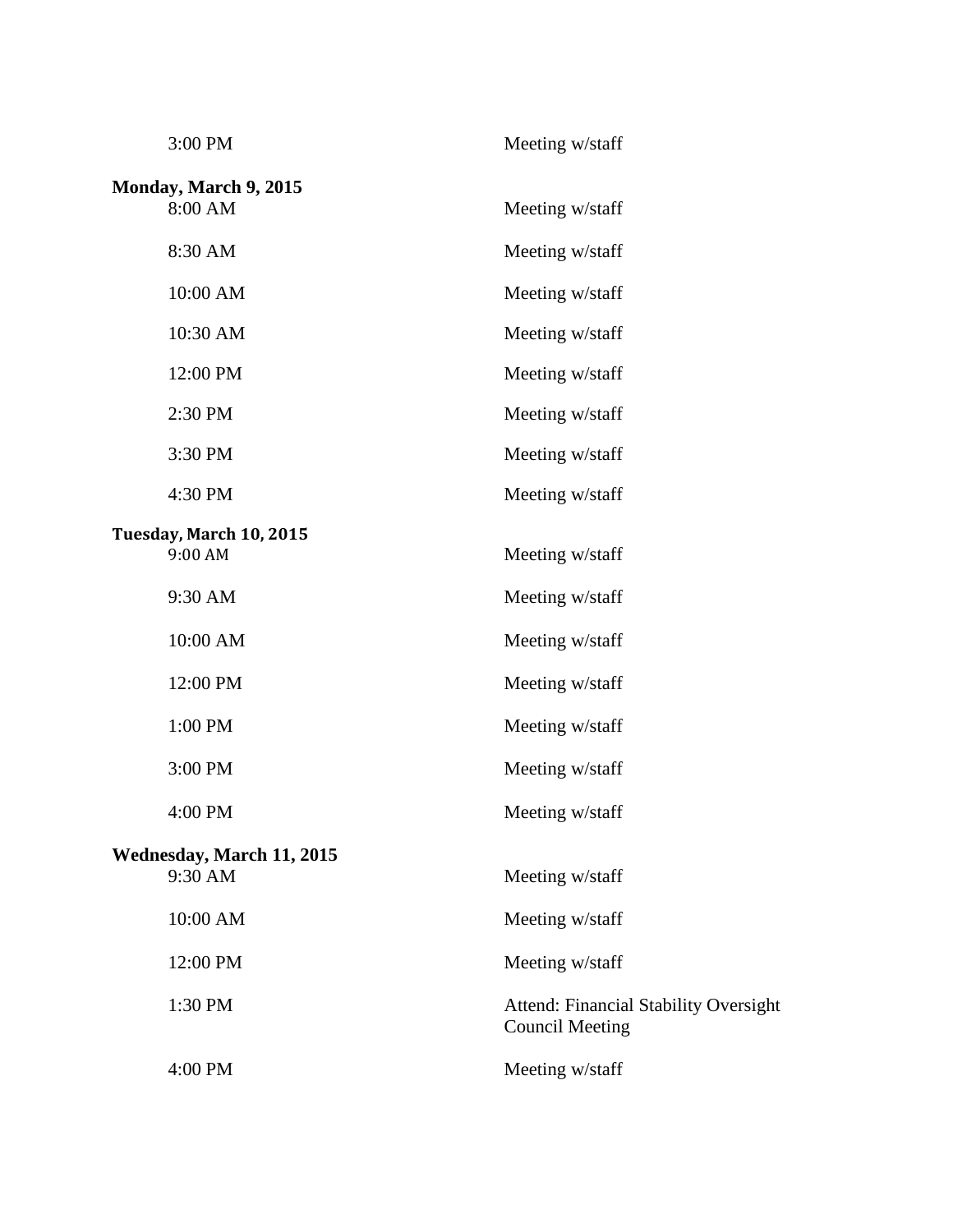| 4:30 PM                              | Meeting w/staff                                                                             |
|--------------------------------------|---------------------------------------------------------------------------------------------|
| Thursday, March 12, 2015<br>10:00 AM | FDIC Board of Directors Meeting                                                             |
| 11:00 AM                             | Meeting w/staff                                                                             |
| 12:00 PM                             | Lunch with Director Cordray, CFPB                                                           |
| 1:30 PM                              | Meeting w/staff                                                                             |
| 2:00 PM                              | Meeting w/staff                                                                             |
| 2:30 PM                              | Meeting w/staff                                                                             |
| 4:00 PM                              | Meeting w/staff                                                                             |
| 4:30 PM                              | Meeting w/staff                                                                             |
| Friday, March 13, 2015<br>8:00 AM    | Breakfast with Steve Harris, Public<br><b>Company Accounting Oversight Board</b><br>(PCAOB) |
| 9:30 AM                              | Meeting w/staff                                                                             |
| 11:30 AM                             | Meeting w/staff                                                                             |
| Monday, March 16, 2015<br>8:45 AM    | Meeting w/staff                                                                             |
| $9:00$ AM                            | Meeting w/staff                                                                             |
| 9:30 AM                              | Meeting w/staff                                                                             |
| 10:30 AM                             | Meeting w/staff                                                                             |
| 11:30 AM                             | Meeting w/staff                                                                             |
| 12:00 PM                             | Meeting w/staff                                                                             |
| 2:00 PM                              | Meeting w/staff                                                                             |
| Tuesday, March 17, 2015<br>8:30 AM   | Meeting w/staff                                                                             |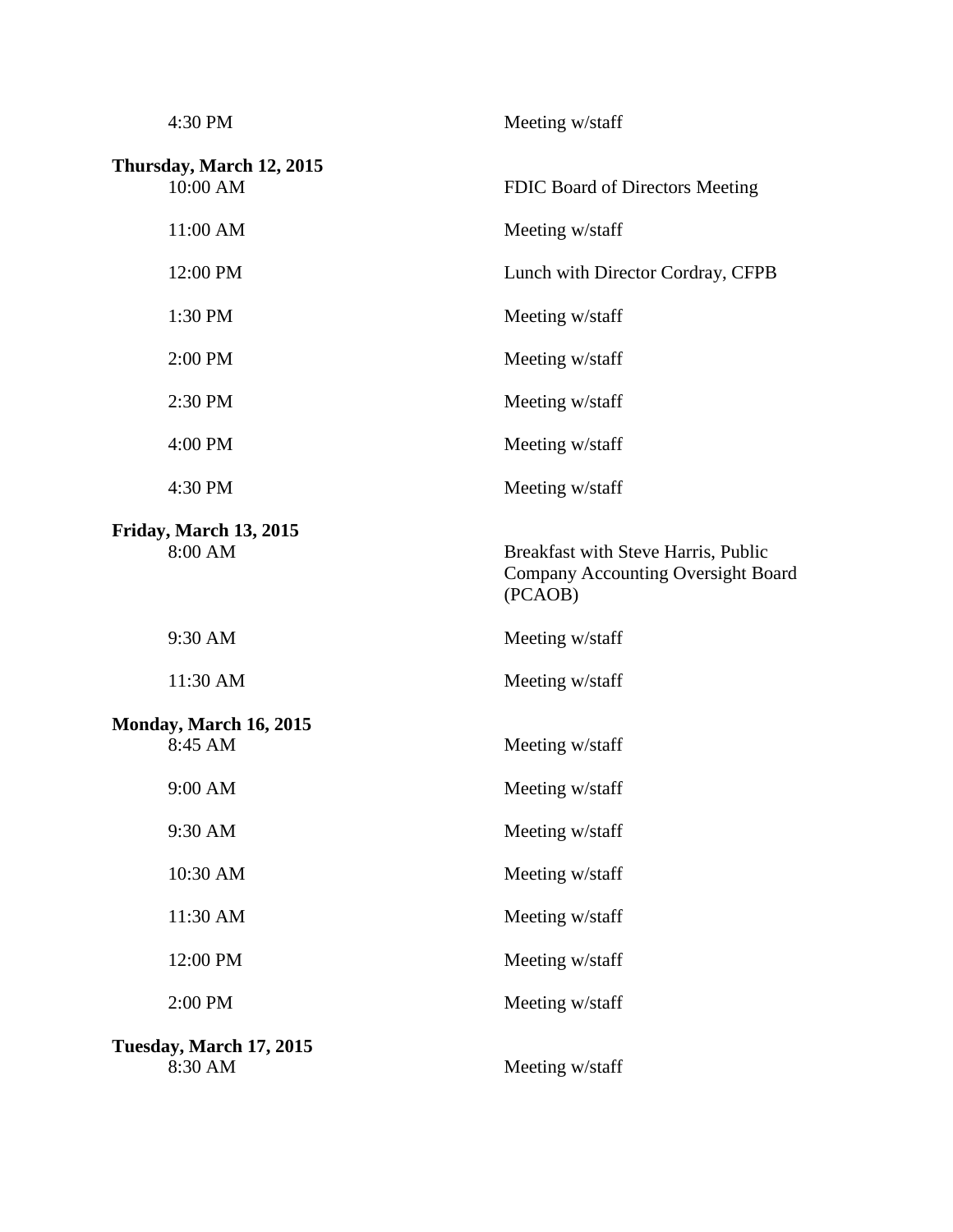| 10:00 AM                                    | Meeting w/staff                                                            |
|---------------------------------------------|----------------------------------------------------------------------------|
| 11:00 AM                                    | Meeting w/staff                                                            |
| 12:00 PM                                    | Lunch with Sarah Bloom Raskin, Deputy<br>Secretary, U.S. Treasury          |
| 1:00 PM                                     | Meeting w/staff                                                            |
| 1:30 PM                                     | Meeting w/staff                                                            |
| 2:00 PM                                     | Meeting w/staff                                                            |
| 4:00 PM                                     | Meeting with Al Green, U.S. Congressman                                    |
| 5:00 PM                                     | Meeting w/staff                                                            |
| <b>Wednesday, March 18, 2015</b><br>All Day | <b>Annual Leave</b>                                                        |
| Thursday, March 19, 2015<br>8:00 AM         | Meeting w/staff                                                            |
| 10:00 AM                                    | Attend Senate Hearing: Committee on<br>Banking, Housing, and Urban Affairs |
| 12:30 PM                                    | Meeting w/staff                                                            |
| 1:00 PM                                     | Meeting w/staff                                                            |
| 1:30 PM                                     | Meeting w/staff                                                            |
| 2:00 PM                                     | Meeting w/staff                                                            |
| 2:30 PM                                     | Meeting w/staff                                                            |
| 4:30 PM                                     | Meeting with Mike Corbat, CEO, Citigroup                                   |
| Friday, March 20, 2015<br>8:30 AM           | Meeting w/staff                                                            |
| 9:00 AM                                     | Meeting w/staff                                                            |
| 11:00 AM                                    | Meeting w/staff                                                            |
| 2:30 PM                                     | Meeting w/staff                                                            |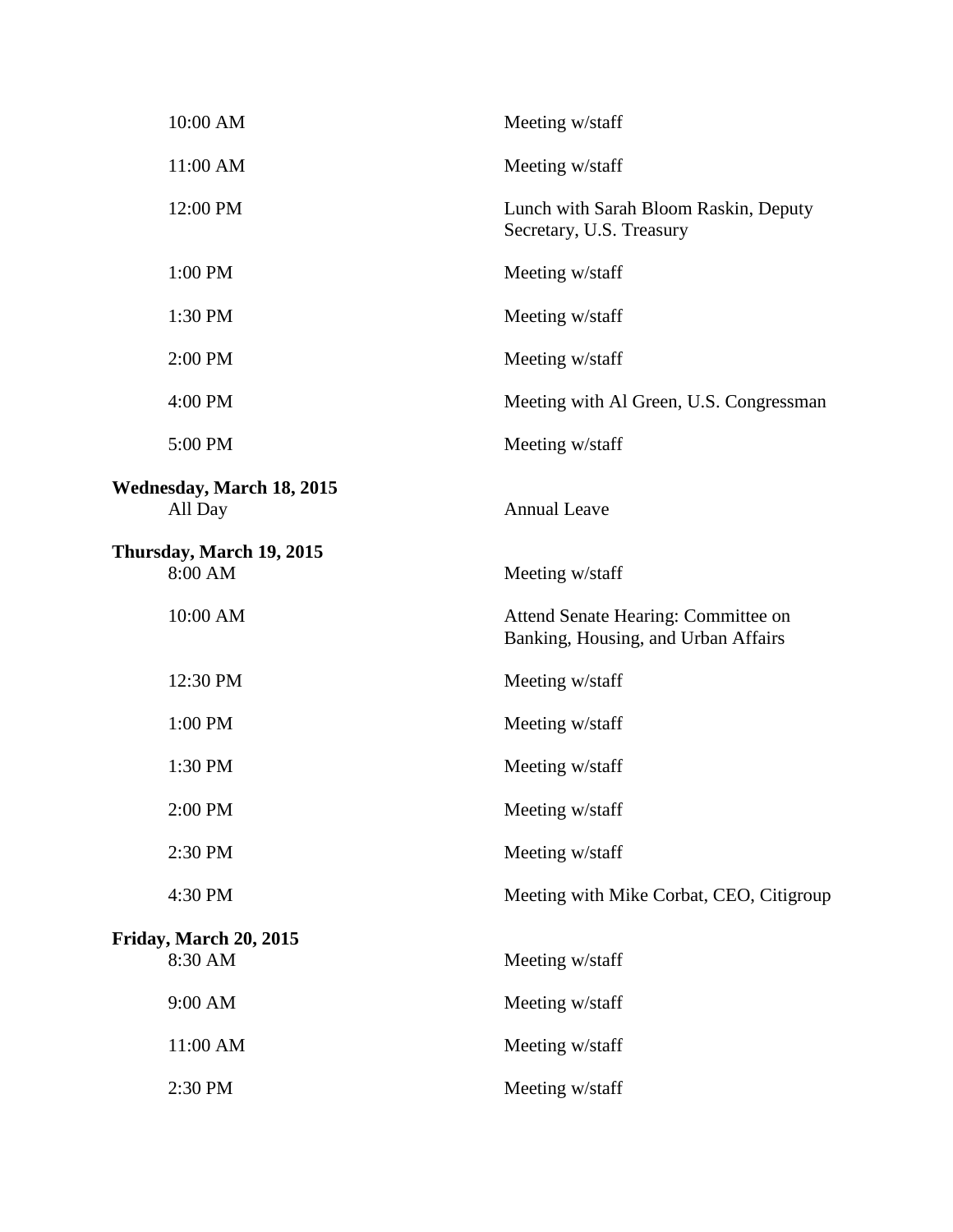| 4:00 PM                                  | Meeting w/staff                                                                                                         |
|------------------------------------------|-------------------------------------------------------------------------------------------------------------------------|
| <b>Monday, March 23, 2015</b><br>9:00 AM | Meeting w/staff                                                                                                         |
| 12:00 PM                                 | Meeting w/staff                                                                                                         |
| Tuesday, March 24, 2015<br>9:00 AM       | Meeting w/staff                                                                                                         |
| 2:00 PM                                  | Attend: House Hearing Committee on<br><b>Financial Services</b>                                                         |
| Wednesday, March 25, 2015<br>8:30 AM     | Breakfast with Jesse Villarreal, Executive<br>Vice President, Government Affairs and<br>Public Policy, Santander Global |
| 9:30 AM                                  | Meeting w/staff                                                                                                         |
| 10:00 AM                                 | Meeting with Director Norton, FDIC                                                                                      |
| 11:00 AM                                 | Meeting w/staff                                                                                                         |
| 11:30 AM                                 | Meeting w/staff                                                                                                         |
| 1:00 PM                                  | Meeting w/staff                                                                                                         |
| 1:30 PM                                  | Meeting w/staff                                                                                                         |
| $2:00$ PM                                | Attend: Michigan Bankers Annual<br><b>Washington Visit</b>                                                              |
| 3:00 PM                                  | Meeting w/staff                                                                                                         |
| 4:30 PM                                  | Meeting with members of California<br><b>Reinvestment Coalition (CRC)</b>                                               |
| 5:30 PM                                  | Meeting w/staff                                                                                                         |
| Thursday, March 26, 2015<br>10:00 AM     | <b>Attend: Breakfast with Economics Students</b><br>of St. Joseph's University                                          |
| 11:00 AM                                 | Remarks: St. Joseph's University                                                                                        |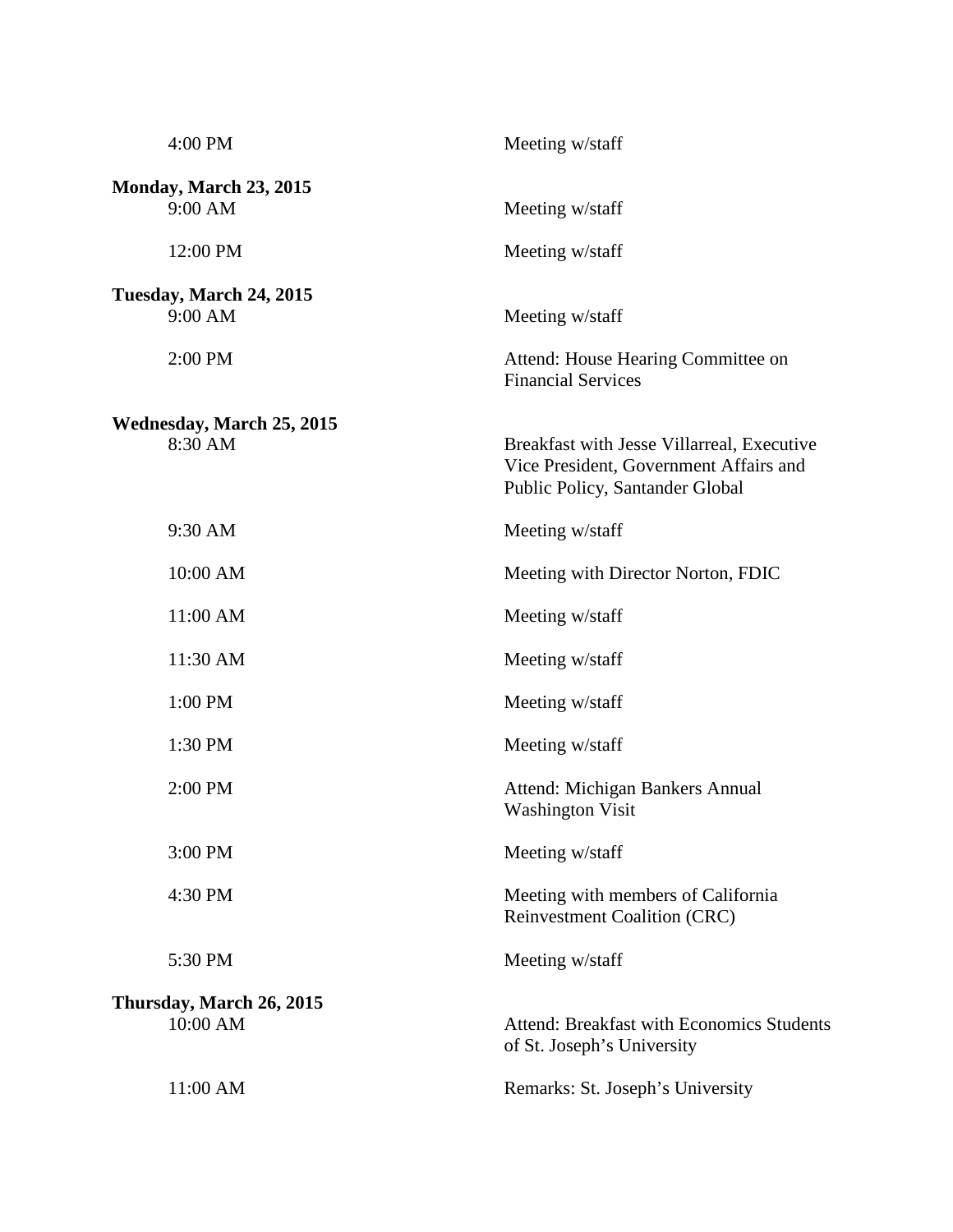| 12:30 PM                                 | Lunch with Dr. Benjamin Liebman, Chair of<br>Economics Department; Dr. Nancy Fox,<br>Associate Dean; and Dr. Laura Crispin,<br>Assistant Professor, Economics Department,<br>St. Joseph's University |
|------------------------------------------|------------------------------------------------------------------------------------------------------------------------------------------------------------------------------------------------------|
| 5:15 PM                                  | Meeting w/staff                                                                                                                                                                                      |
| <b>Friday, March 27, 2015</b><br>8:30 AM | Meeting w/staff                                                                                                                                                                                      |
| 9:30 AM                                  | Meeting w/staff                                                                                                                                                                                      |
| 10:30 AM                                 | Meeting w/staff                                                                                                                                                                                      |
| 11:00 AM                                 | Meeting w/staff                                                                                                                                                                                      |
| 12:00 PM                                 | Lunch with Vice Chairman Hoenig, FDIC                                                                                                                                                                |
| 1:00 PM                                  | Meeting w/staff                                                                                                                                                                                      |
| 2:00 PM                                  | Meeting with Jack Lew, Secretary, U.S.<br>Treasury                                                                                                                                                   |
| 3:00 PM                                  | Meeting w/staff                                                                                                                                                                                      |
| 3:30 PM                                  | Meeting w/staff                                                                                                                                                                                      |
| 4:30 PM                                  | Meeting w/staff                                                                                                                                                                                      |
| 5:00 PM                                  | Meeting w/staff                                                                                                                                                                                      |
| Monday, March 30, 2015<br>10:00 AM       | Meeting w/staff                                                                                                                                                                                      |
| 11:00 AM                                 | Meeting w/staff                                                                                                                                                                                      |
| 12:00 PM                                 | Remarks: Metropolitan Club                                                                                                                                                                           |
| 2:30 PM                                  | Meeting w/staff                                                                                                                                                                                      |
| 3:30 PM                                  | Meeting w/staff                                                                                                                                                                                      |
| 4:00 PM                                  | Meeting w/staff                                                                                                                                                                                      |